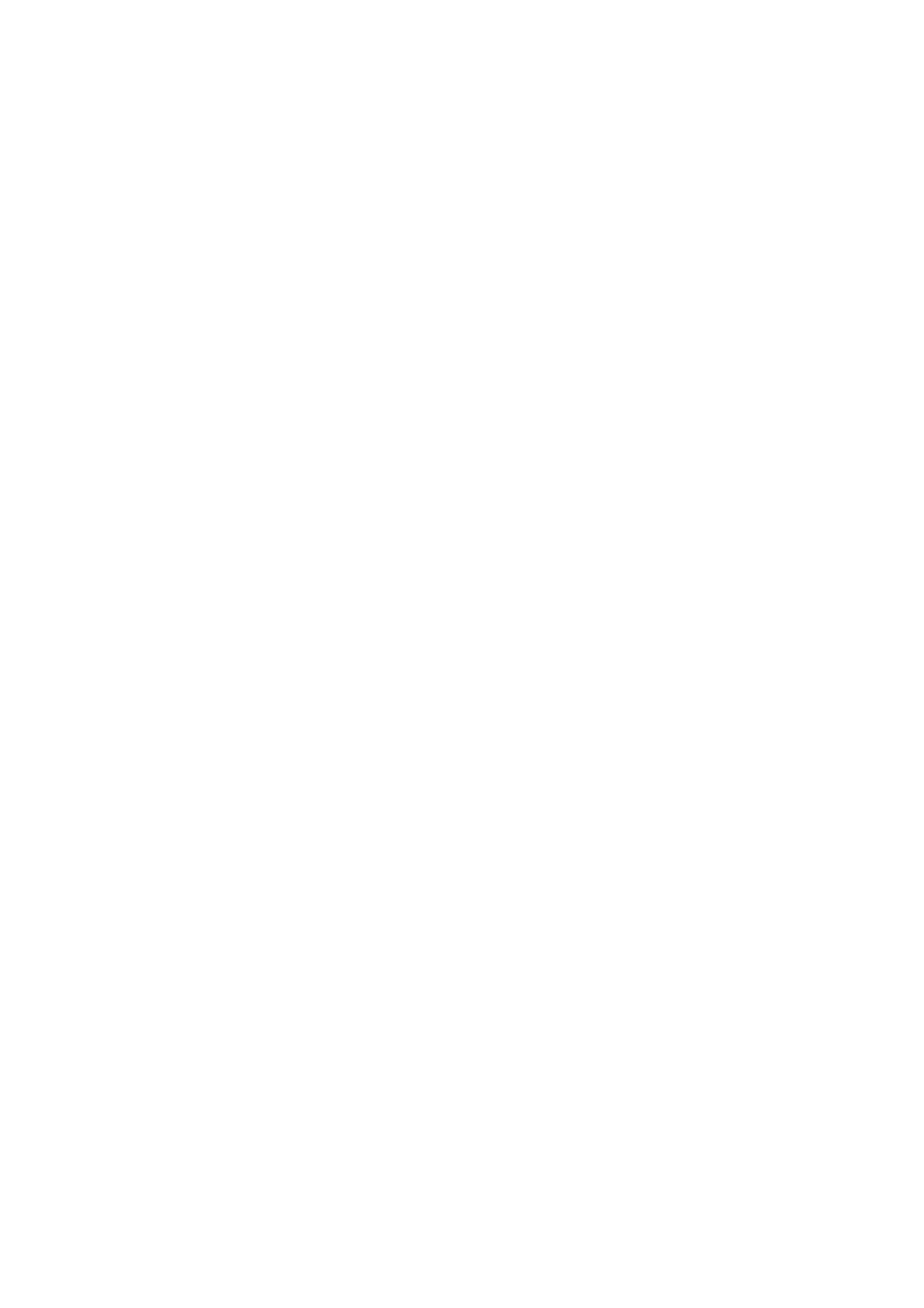# Singular limits in the Cauchy problem for the damped extensible beam equation

Reinhard Racke, Department of Mathematics and Statistics, University of Konstanz, 78457 Konstanz, Germany E-mail: reinhard.racke@uni-konstanz.de

Shuji Yoshikawa,

Department of Engineering for Production and Environment, Graduate School of Science and Engineering, Ehime University, 3 Bunkyo-cho, Matsuyama, Ehime, 790-8577 Japan E-mail: yoshikawa@ehime-u.ac.jp

#### **Abstract**

We study the Cauchy problem of the Ball model for an extensible beam:

$$
\rho\partial_t^2 u + \delta \partial_t u + \kappa \partial_x^4 u + \eta \partial_t \partial_x^4 u = \left(\alpha + \beta \int_{\mathbb{R}} |\partial_x u|^2 dx + \gamma \eta \int_{\mathbb{R}} \partial_t \partial_x u \partial_x u dx \right) \partial_x^2 u.
$$

The aim of this paper is to investigate singular limits as  $\rho \to 0$  for this problem. In the authors' previous paper [8] decay estimates of solutions  $u<sub>o</sub>$  to the equation in the case  $\rho > 0$  were shown. With the help of the decay estimates we describe the singular limit in the sense of the following uniform (in time) estimate:

$$
||u_{\rho}-u_0||_{L^{\infty}([0,\infty);H^2(\mathbb{R}))}\leq C\rho.
$$

**Keywords:** decay estimate, extensible beam, Cauchy problem, singular limit, Ball's model, Kelvin-Voigt damping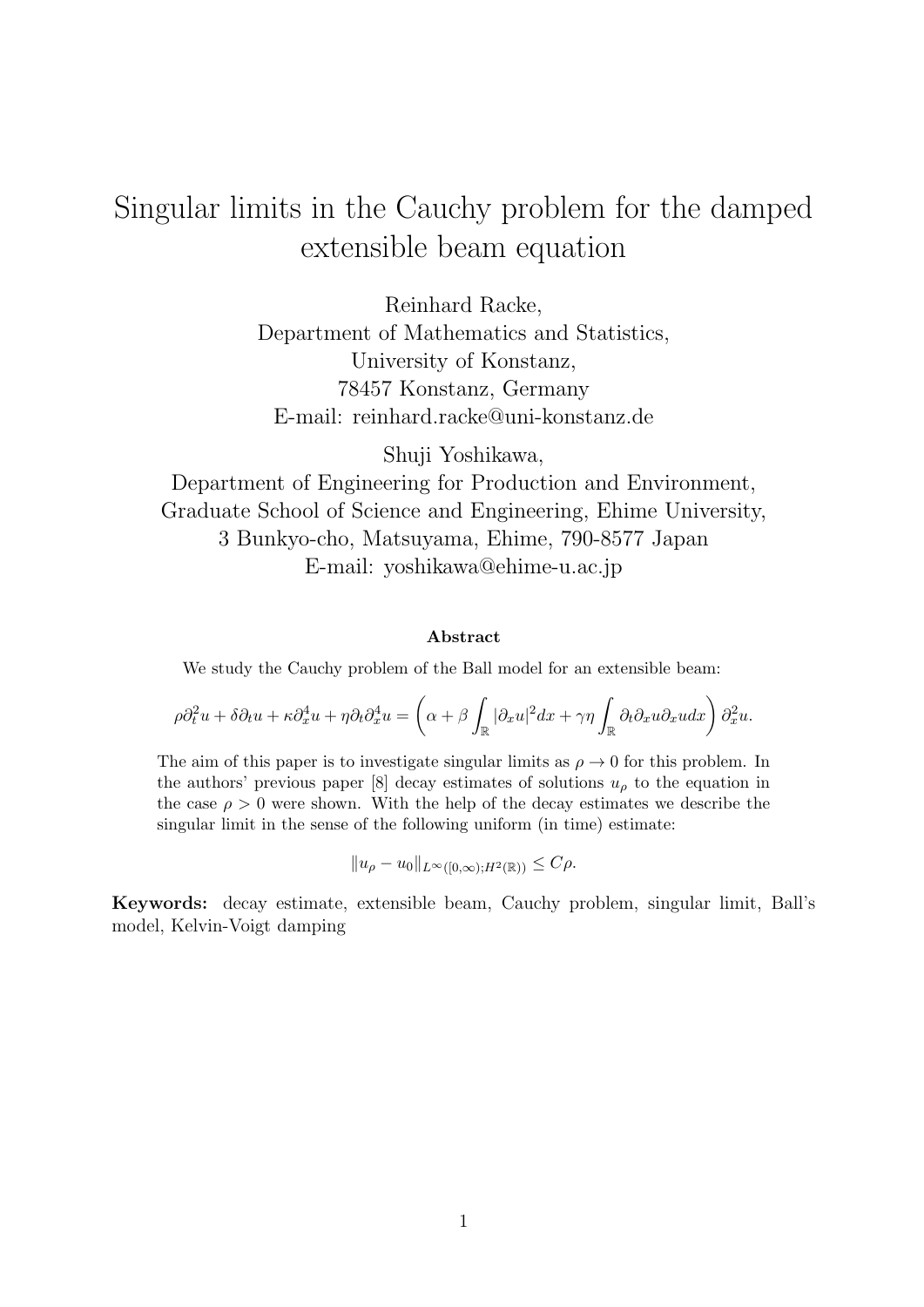#### **1 Introduction**

We consider the initial value problem for the model of an extensible beam proposed by Ball [1] as a modified model of the Woinovsky-Krieger model [11] (see also [5]), where he assumes that the beam has linear structural (Kelvin-Voigt) and external (frictional) damping, that is, we consider the following problem:

$$
\begin{cases}\n\rho \partial_t^2 u + \kappa \partial_x^4 u + \delta \partial_t u + \eta \partial_t \partial_x^4 u \\
= \left( \alpha + \beta \int_{\mathbb{R}} |\partial_x u|^2 dx + \gamma \eta \int_{\mathbb{R}} \partial_x u \partial_t \partial_x u dx \right) \partial_x^2 u, \quad (t, x) \in \mathbb{R}^+ \times \mathbb{R}, \\
u(0, \cdot) = f, \quad \partial_t u(0, \cdot) = g, \qquad x \in \mathbb{R},\n\end{cases} \tag{1.1}
$$

where  $\rho$ ,  $\kappa$ ,  $\delta$ ,  $\alpha$ ,  $\beta$  and  $\gamma$  are positive and  $\eta$  is a non-negative constant. For the physical background of this model we refer to [1]. For the initial value problem the authors proved in [8] global existence and decay estimates for the solution as follows:

**Theorem 1.1** ([8]). Let  $k \geq 2$  be an integer and set

$$
\theta_{\ell} := \min\left\{\frac{\ell}{2}, 2\right\}, \qquad \widetilde{\theta}_{\ell} := \begin{cases} \frac{\ell}{2}, & \ell = 0, 1, 2, 3, 4 \\ \max_{m=3, 4, \dots, \ell} \min\left\{\widetilde{\theta}_{\ell+2-m} + 1, \frac{m}{2}\right\} & \ell \ge 5. \end{cases}
$$
\n(1.2)

*1.* Let  $\eta = 0$ . For any  $(f, g) \in H^k \times H^{k-2}$ , there exists unique global solution  $u$  to  $(1.1)$ *satisfying*  $u \in C([0,\infty), H^k)$  *and*  $\partial_t u \in C([0,\infty), H^{k-2})$ *. Moreover, the solution satisfies*

$$
\|\partial_x^{\ell} u(t)\|_{L^2} \le C_k(t+1)^{-\theta_{\ell}} \qquad (0 \le \ell \le k),
$$
  

$$
\|\partial_t \partial_x^m u(t)\|_{L^2} \le C_k(t+1)^{-\theta_{m+2}} \qquad (0 \le m \le k-2),
$$

 $where C_k = C(||f||_{H^k}, ||g||_{H^{k-2}}).$ 

*2.* Let  $\eta > 0$ . For any  $(f, g) \in H^k \times H^k$  there exists unique global solution u to (1.1) *satisfying*  $u \in C^1([0,\infty), H^k)$ *. Moreover, the solution satisfies* 

$$
\|\partial_x^{\ell}u(t)\|_{L^2} \le \widetilde{C}_k(t+1)^{-\widetilde{\theta}_{\ell}}, \qquad \|\partial_t\partial_x^{\ell}u(t)\|_{L^2} \le \widetilde{C}_k(t+1)^{-\widetilde{\theta}_{\ell+2}} \qquad (0 \le \ell \le k),
$$
  
where  $\widetilde{C}_k = C(\|f\|_{H^k}, \|g\|_{H^k}).$ 

In this article we observe how the solutions behave as the effect of the inertial term decreases as  $\rho \rightarrow 0$ . We remark that our results also can be carried over to the bounded domain case with appropriate boundary conditions such as hinged boundary condition, because the decay in that setting is better than in the unbounded domain case.

Before stating our main results, we explain several related results. Singular limit problems are one of the main topics in partial differential equations. For the bounded domain case  $(x \in [0, l])$ , Cwiszewski and Rybakowski [4] investigated the singular limit as  $\epsilon \to 0$  for the equation

$$
\epsilon^2 \partial_t^2 u + \kappa \partial_x^4 u + \epsilon \delta \partial_t u + \eta \partial_t \partial_x^4 u = g \left( \int_0^l |\partial_x u|^2 dx \right) + \epsilon \gamma \eta \int_0^l \partial_x u \partial_t \partial_x u dx \partial_x^2 u,
$$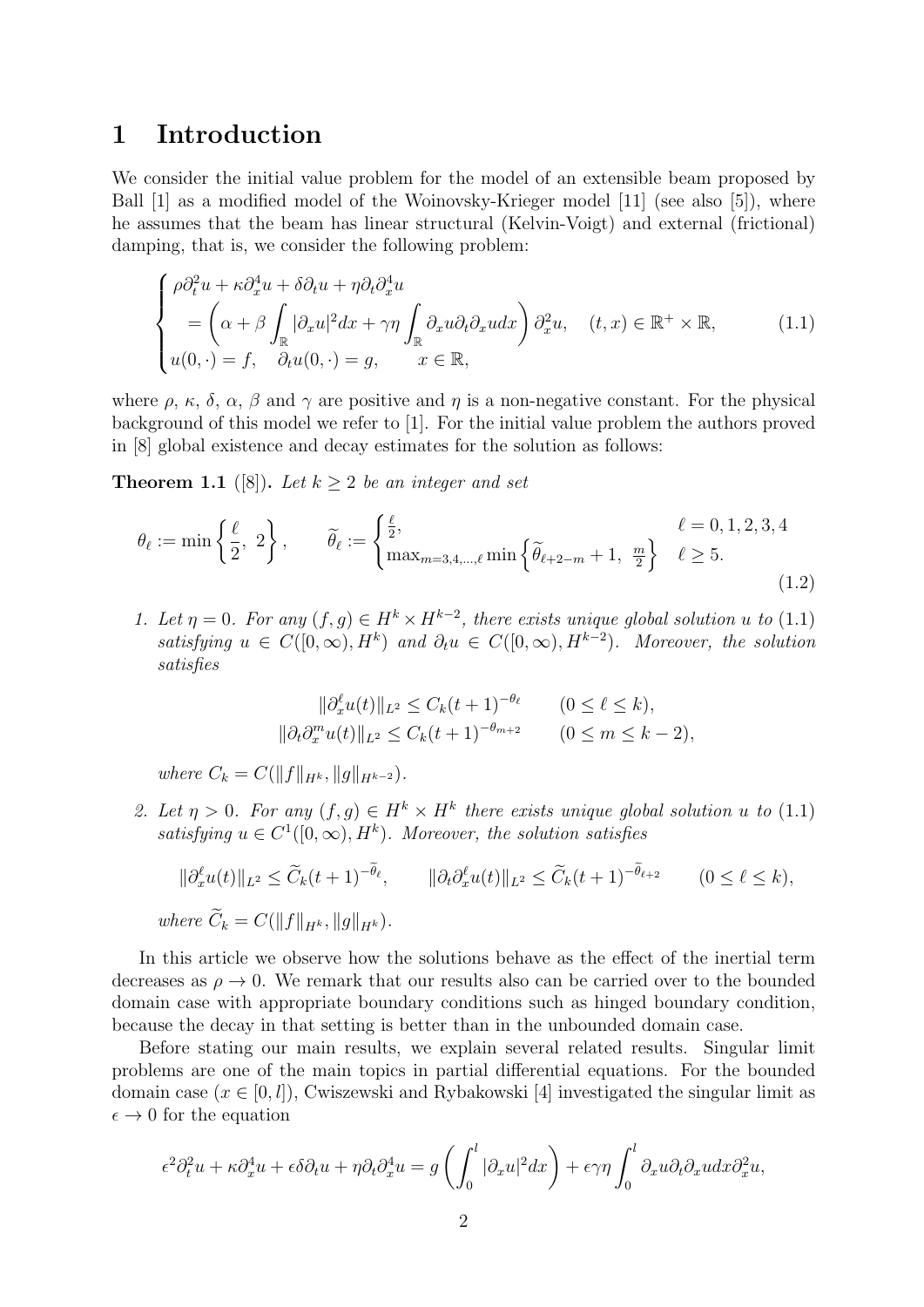using topological ingredients such as the Conley index. The quasilinear equation (1.1) with  $\kappa = \eta = 0$  is called Kirchhoff equation and has also been extensively studied by many authors. The problem in which  $\rho \to 0$  in the Kirchhoff equation or in the wave equation is called a hyperbolic-parabolic singular perturbation problem, and it is extensively studied by many authors (see e.g. [3], [6] and [7]). Hashimoto and Yamazaki [7] gave a singular limit result for (1.1) with  $\kappa = \alpha = \eta = 0$  (and  $\rho \to 0$ ). To get an order of convergence in  $\rho$  they had to impose the assumption that  $\rho$  is small because the Kirchhoff equation is a quasilinear problem. Schöwe [9] studied the singular limit problem for the hyperbolic Navier-Stokes system from another point of view. He gave singular limit result locally in time under compatibility conditions for the data by a different method. We apply his method to our problem, but our singular limit result is global in time and in the coefficient  $\rho$ , i.e., for the order of convergence, no smallness assumption on  $\rho$  is needed.

The following result on the singular limit is the main result of this paper. We compare the solution to (1.1) with the one for the problem when  $\rho = 0$ :

$$
\begin{cases}\n\delta \partial_t v + \eta \partial_t \partial_x^4 v + \kappa \partial_x^4 v \\
= (\alpha + \beta \int_{\mathbb{R}} |\partial_x v|^2 dx + \gamma \eta \int_{\mathbb{R}} \partial_x v \partial_t \partial_x v dx)\n\partial_x^2 v, \quad (t, x) \in \mathbb{R}^+ \times \mathbb{R}, \\
v(0, \cdot) = f,\n\end{cases}
$$
\n(1.3)

**Theorem 1.2** (Singular limit). *Assume that*  $f \in H^2$  *for*  $\eta > 0$  *and*  $f \in H^6$  *for*  $\eta = 0$ *. Let v be a solution for* (1.3)*, and define*  $g = \lim_{t \to +0} \partial_t v(t, \cdot)$ *. Then we have the following global in time singular limit estimate,*

$$
||u - v||_{L^{\infty}H^{2}} \leq C\rho,
$$
  
where  $u$  is a solution to (1.1) with data  $(f, g)$  and  $C = \begin{cases} C(||f||_{H^{6}}), & \eta = 0, \\ C(||f||_{H^{2}}), & \eta > 0. \end{cases}$ 

This paper is organized as follows. In Section 2 we introduce several lemmas needed later on to show the main results. In Section 3 we show the decay estimate for the nonlinear problem (1.3) with  $\rho = 0$ . Section 4 is devoted to the proof of the singular limit theorem which shall be done separately for  $\eta = 0$  and for  $\eta > 0$ , respectively.

We finish the introduction by giving some notation used in this paper. We use the notation  $\partial_t := \frac{\partial}{\partial t}$  and  $\partial_x := \frac{\partial}{\partial x}$ . We denote several positive constants by *C* and *C<sub>i</sub>*  $(i = 1, 2, 3, \ldots);$  the constant may change from line to line. Important dependencies of constants are denoted by  $C = C(\ldots)$ .  $L^p$  and  $H^s$  are the standard Lebesgue and Sobolev spaces, respectively. We also use the following notation for space-time norms (distinguishing  $1 \leq p < \infty$  and  $p = \infty$ ),

$$
||u||_{L^pL^q} := \begin{cases} \left(\int_0^\infty ||u(t,\cdot)||_{L^q}^p dt\right)^{\frac{1}{p}}, & ||u||_{L^p_tL^q} := \begin{cases} \left(\int_0^t ||u(s,\cdot)||_{L^q}^p ds\right)^{\frac{1}{p}}, \\ \sup_{s\in[0,t]} ||u(t,\cdot)||_{L^q}, \end{cases} \end{cases}
$$

We denote the Fourier and the Fourier inverse transforms by *F* and *F <sup>−</sup>*<sup>1</sup> and the Fourier transform of a function  $f$  by  $\widehat{f}$ .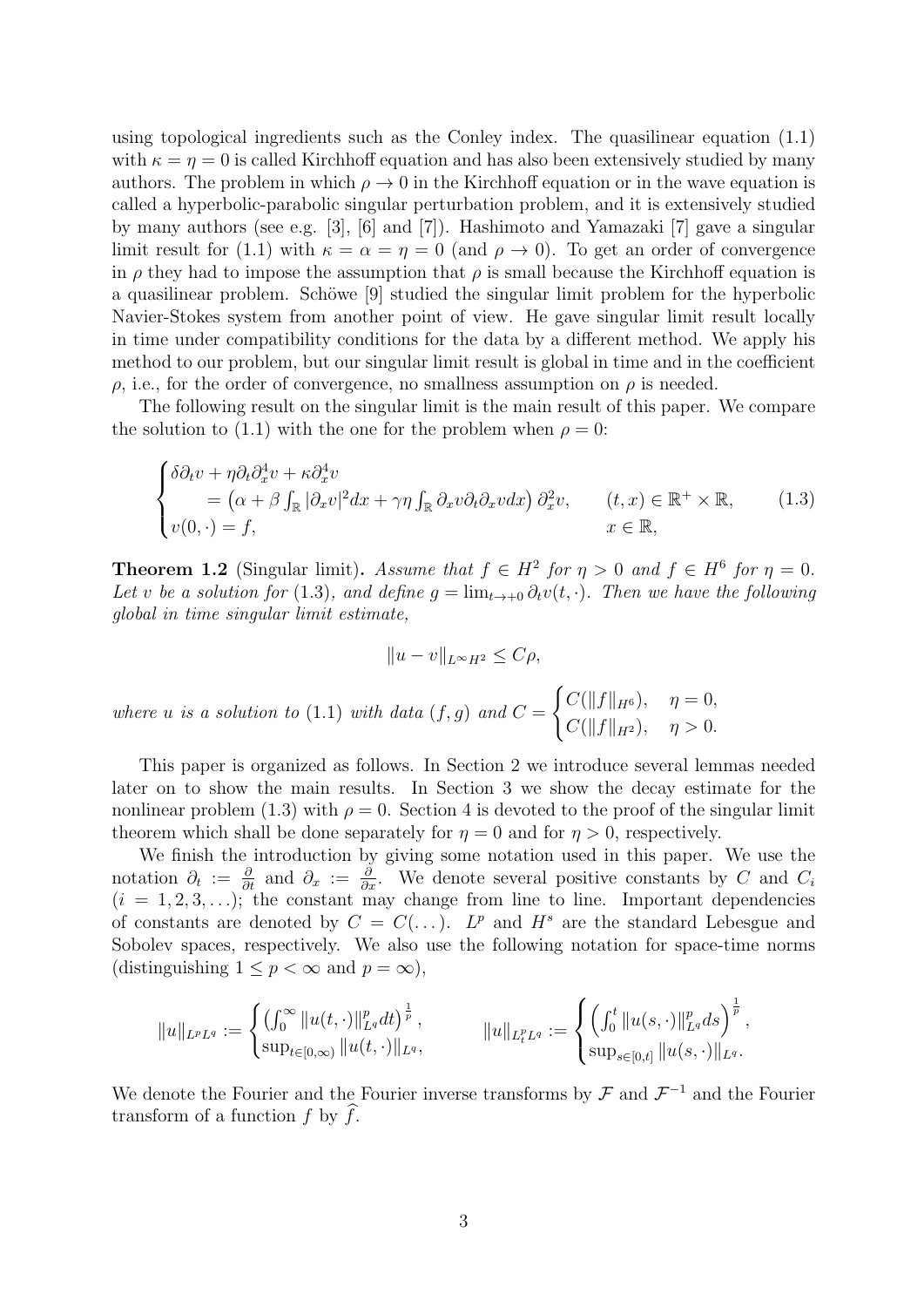### **2 Preliminaries**

In this section we prepare some definitions and introduce some useful lemmas and estimates for the linearized case.

For short, throughout this paper we often denote

$$
I(u) := \int_{\mathbb{R}} |\partial_x u|^2 dx, \qquad \widetilde{I}(u) := \int_{\mathbb{R}} \partial_x u \partial_t \partial_x u dx.
$$
 (2.1)

We define the mild solution to (1.1) in the case  $\rho > 0$  by the solution of the following integral equation in the *L* 2 -sense

$$
u(t) = \mathcal{K}_0(t)f + \mathcal{K}_1(t)g + \frac{1}{\rho} \int_0^t \mathcal{K}_1(t-s)\{\beta I(u) + \gamma \eta \widetilde{I}(u)\}\partial_x^2 u(s)ds,\tag{2.2}
$$

where  $\mathcal{K}_0(t)f := \mathcal{F}^{-1}\left[K_0(t,\xi)\hat{f}\right]$  and  $\mathcal{K}_1(t)f := \mathcal{F}^{-1}\left[K_1(t,\xi)\hat{f}\right]$  with

$$
K_0(t,\xi) := e^{-\frac{1}{2}a(\xi)t} \frac{e^{\frac{\sqrt{a(\xi)^2 - 4b(\xi)}}{2}t} + e^{-\frac{\sqrt{a(\xi)^2 - 4b(\xi)}}{2}t}}{2} + \frac{a(\xi)e^{-\frac{1}{2}a(\xi)t}}{2\sqrt{a(\xi)^2 - 4b(\xi)}} \left(e^{\frac{\sqrt{a(\xi)^2 - 4b(\xi)}}{2}t} - e^{-\frac{\sqrt{a(\xi)^2 - 4b(\xi)}}{2}t}\right),
$$
\n(2.3)

$$
K_1(t,\xi) := \frac{e^{-\frac{1}{2}a(\xi)t}}{\sqrt{a(\xi)^2 - 4b(\xi)}} \left( e^{\frac{\sqrt{a(\xi)^2 - 4b(\xi)}}{2}t} - e^{-\frac{\sqrt{a(\xi)^2 - 4b(\xi)}}{2}t} \right),\tag{2.4}
$$

$$
a(\xi) := \frac{\delta}{\rho} + \frac{\eta}{\rho} \xi^4, \qquad b(\xi) := \frac{\kappa}{\rho} \xi^4 + \frac{\alpha}{\rho} \xi^2. \tag{2.5}
$$

Similarly, for the case  $\rho = 0$  we define the mild solution to (1.3) by the solution of the following integral equation in the  $L^2$ -sense

$$
v(t) = \mathcal{K}(t)f + \int_0^t (\eta \partial_x^4 + \delta)^{-1} \mathcal{K}(t-s) \{ \beta I(v) + \gamma \eta \widetilde{I}(v) \} \partial_x^2 v(s) ds, \tag{2.6}
$$

where  $\mathcal{K}(t)f := \mathcal{F}^{-1}\left[K(t)\hat{f}\right]$  and  $K(t,\xi) = e^{-\frac{\kappa\xi^4 + \alpha\xi^2}{\eta\xi^4 + \delta}t}$ .

Next, we give the (linear) decay estimates for the limiting equation (1.3) in  $\rho = 0$ . Although these may be known results at least in the case  $\eta = 0$ , we give the proof here for self-containedness.

**Proposition 2.1.** *Let k be an any nonnegative integer.*

*1.* If  $\eta = 0$ , then it holds that for  $0 \leq \ell, m \leq k$  and  $0 \leq n \leq k+4$ 

$$
\left\|\partial_x^k \mathcal{K}(t)f\right\|_{L^2} \le \frac{C}{(t+1)^{\frac{\ell}{2}}} \|\partial_x^{k-\ell} f\|_{L^2} + \frac{C}{t^{\frac{m}{4}} e^{Ct}} \|\partial_x^{k-m} f\|_{L^2},\tag{2.7}
$$

$$
\left\|\partial_x^k \partial_t \mathcal{K}(t) f\right\|_{L^2} \le \frac{C}{(t+1)^{\frac{\ell}{2}+1}} \|\partial_x^{k-\ell} f\|_{L^2} + \frac{C}{t^{\frac{n}{4}} e^{Ct}} \|\partial_x^{k+4-n} f\|_{L^2},\tag{2.8}
$$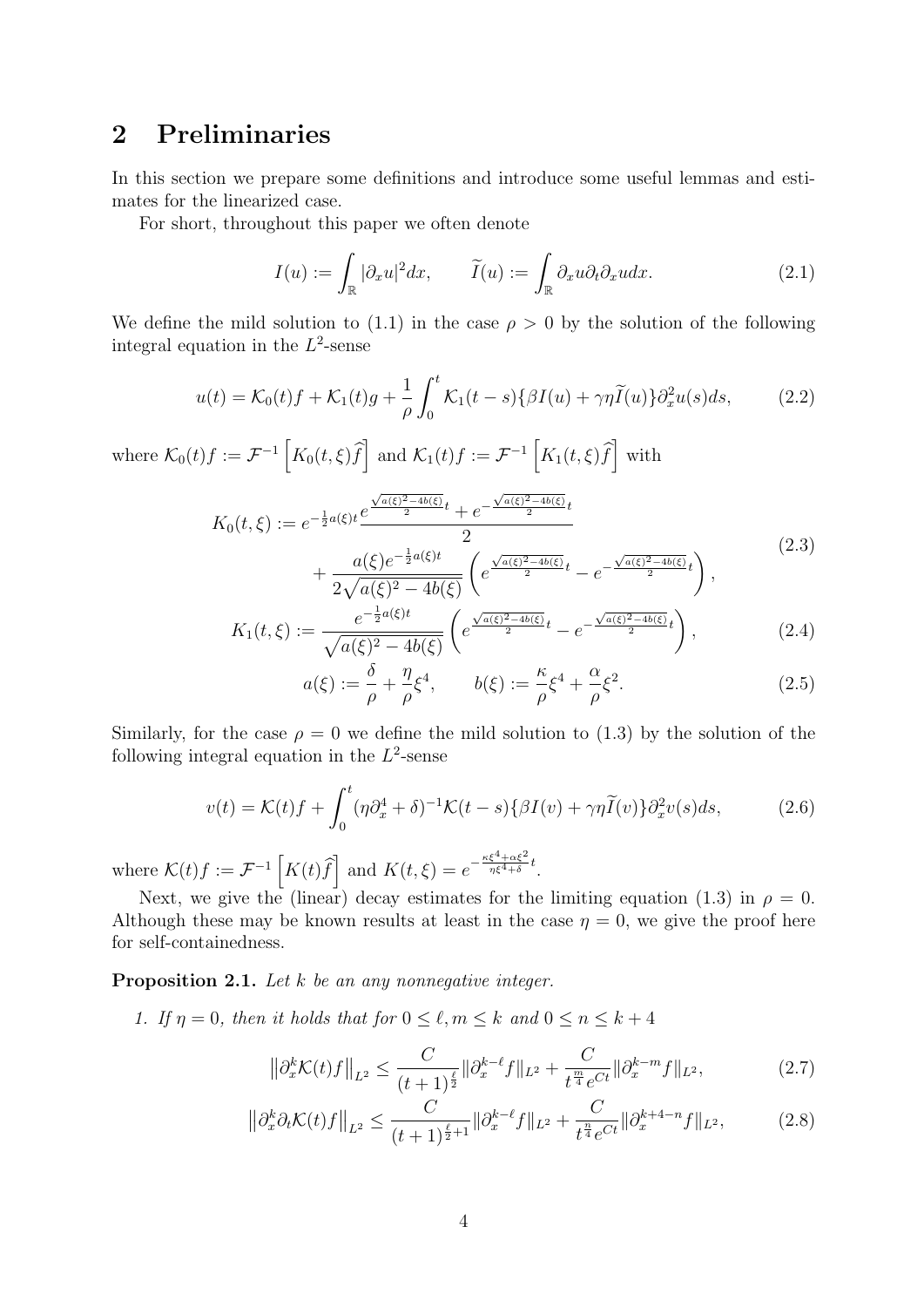*2.* If  $\eta > 0$ , then it holds that for  $0 \leq \ell, m \leq k$  and  $0 \leq n \leq \min\{k, 4\}$ 

$$
\left\|\partial_x^k \mathcal{K}(t)f\right\|_{L^2} \le \frac{C}{(t+1)^{\frac{\ell}{2}}} \|\partial_x^{k-\ell} f\|_{L^2} + Ce^{-Ct} \|\partial_x^k f\|_{L^2},\tag{2.9}
$$

$$
\left\|\partial_x^k \partial_t \mathcal{K}(t)f\right\|_{L^2} \le \frac{C}{(t+1)^{\frac{\ell}{2}+1}} \|\partial_x^{k-\ell} f\|_{L^2} + Ce^{-Ct} \|\partial_x^k f\|_{L^2},\tag{2.10}
$$

*Proof.* Let us consider the case  $\eta = 0$ . Observe that  $|\xi|^k e^{-C|\xi|^a t} \leq C/t^{k/a}$ . For  $|\xi| \leq 1$  we have

$$
\left||\xi|^k K(t,\xi)\right|\leq \left||\xi|^k e^{-\frac{\alpha}{\delta}t\xi^2}\right|\leq e^{\frac{\alpha}{\delta}}|\xi|^{k-\ell}\left||\xi|^{\ell} e^{-\frac{\alpha}{\delta}(t+1)\xi^2}\right|\leq \frac{C}{(t+1)^{\frac{\ell}{2}}}|\xi|^{k-\ell}.
$$

It holds for  $|\xi| \geq 1$ 

$$
\left| |\xi|^k K(t,\xi) \right| \leq |\xi|^{k-m} e^{-\frac{\alpha}{\delta}t} |\xi|^m e^{-\frac{\kappa}{\delta} \xi^4 t} \leq \frac{C}{t^{\frac{m}{4}} e^{Ct}} |\xi|^{k-m}.
$$

From the Plancherel theorem we obtain

$$
\begin{aligned} \|\partial_x^k \mathcal{K}(t)f\|_{L^2} &\le \left\| |\xi|^k K(t,\xi) \widehat{f} \right\|_{L^2(|\xi| \le 1)} + \left\| |\xi|^k K(t,\xi) \widehat{f} \right\|_{L^2(|\xi| \ge 1)} \\ &\le \frac{C}{(t+1)^{\frac{\ell}{2}}} \|\partial_x^{k-\ell} f\|_{L^2} + \frac{C}{t^{\frac{m}{4}} e^{Ct}} \|\partial_x^{k-m} f\|_{L^2}, \end{aligned}
$$

which completes the proof of (2.7). Similarly, it holds for  $|\xi| \leq 1$ 

$$
\left||\xi|^k\partial_t K(t,\xi)\right|\leq \left||\xi|^k\frac{\kappa\xi^4+\alpha\xi^2}{\delta}e^{-\frac{\alpha}{\delta}t\xi^2}\right|\leq C|\xi|^{k-\ell}\left||\xi|^{\ell+2}e^{-\frac{\alpha}{\delta}(t+1)\xi^2}\right|\leq \frac{C}{(t+1)^{\frac{\ell}{2}+1}}|\xi|^{k-\ell}.
$$

and for  $|\xi| \geq 1$ 

$$
\left| |\xi|^k \partial_t K(t,\xi) \right| \leq C \left| |\xi|^k \frac{\kappa \xi^4 + \alpha \xi^2}{\delta} e^{-\frac{\kappa \xi^4 + \alpha \xi^2}{\delta} t} \right| \leq C |\xi|^{k+4-n} e^{-\frac{\alpha}{\delta} t} |\xi|^n e^{-\frac{\kappa}{\delta} \xi^4 t} \leq \frac{C}{t^{\frac{n}{4}} e^{Ct}} |\xi|^{k+4-n},
$$

which implies  $(2.8)$ .

Next we consider the case  $\eta > 0$ . We easily check that for  $|\xi| \leq 1$ 

$$
\frac{\alpha \xi^2}{\eta+\delta} \le \frac{\kappa \xi^4 + \alpha \xi^2}{\eta \xi^4 + \delta} \le \frac{\kappa + \alpha}{\delta},
$$

and that for  $|\xi| \geq 1$ 

$$
\frac{\kappa}{\eta+\delta} \le \frac{\kappa \xi^4 + \alpha \xi^2}{\eta \xi^4 + \delta} \le \frac{\kappa + \alpha}{\eta}
$$

holds. Then we have for  $|\xi| \leq 1$ 

$$
\left| |\xi|^k \partial_t K(t,\xi) \right| = e^{\frac{\kappa \xi^4 + \alpha \xi^2}{\eta \xi^4 + \delta}} \left| |\xi|^k e^{-\frac{\kappa \xi^4 + \alpha \xi^2}{\eta \xi^4 + \delta}(t+1)} \right| \leq e^{\frac{\kappa + \alpha}{\delta}} |\xi|^{k-\ell} \left| |\xi|^{\ell} e^{-\frac{\alpha}{\eta + \delta}(t+1)\xi^2} \right| \leq \frac{C}{(t+1)^{\frac{\ell}{2}}} |\xi|^{k-\ell},
$$
 and for  $|\xi| \geq 1$ 

$$
\left| |\xi|^k K(t,\xi) \right| \leq |\xi|^k e^{-\frac{\kappa}{\eta+\delta}t},
$$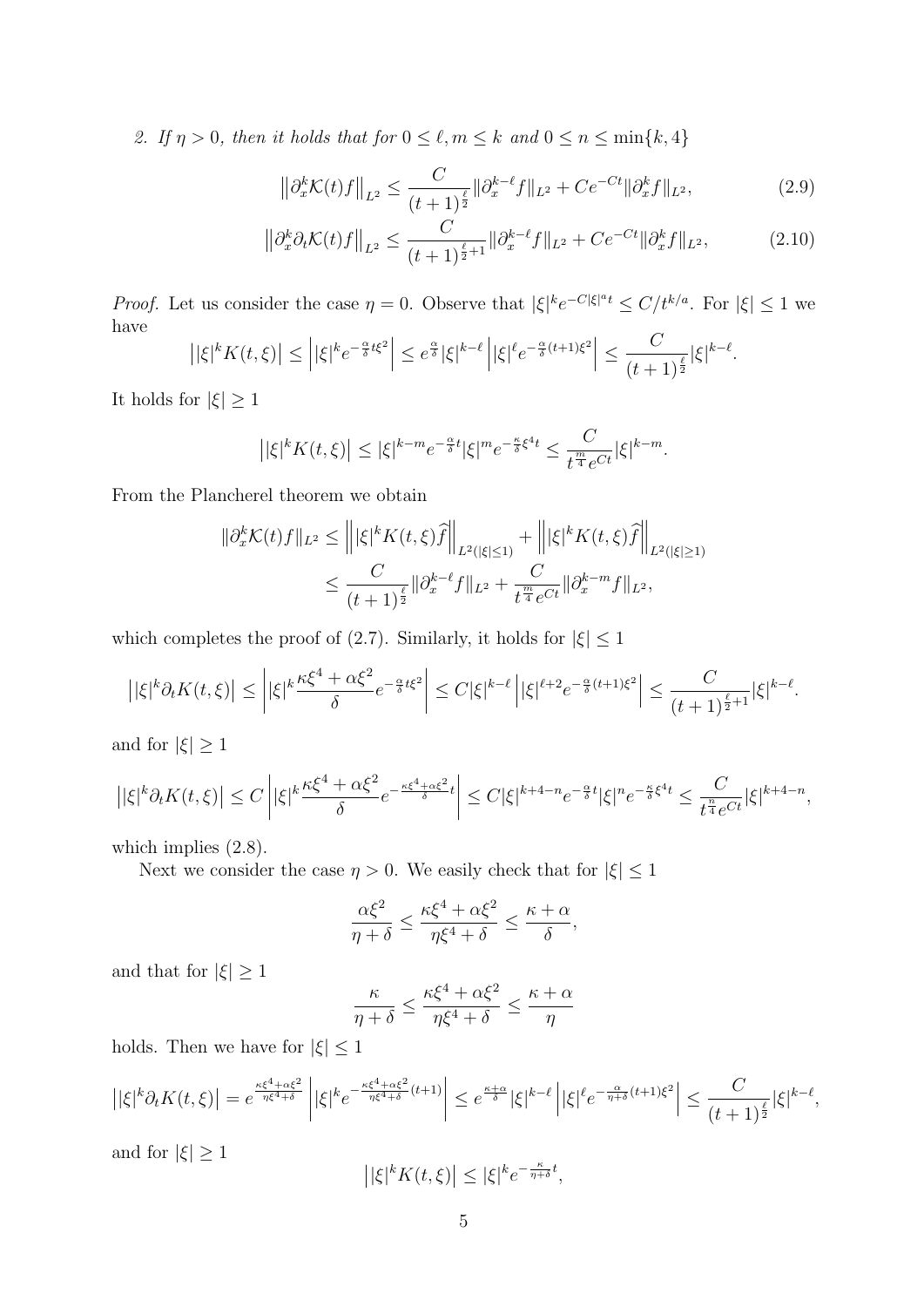which yields (2.9). Lastly the estimate (2.10) follows from

$$
\left| |\xi|^k \partial_t K(t,\xi) \right| \le e^{\frac{\kappa+\alpha}{\delta}} \left| |\xi|^{k+2} \frac{\kappa+\alpha}{\delta} e^{-\frac{\alpha}{\eta+\delta}(t+1)\xi^2} \right| \le \frac{C}{(t+1)^{\frac{\ell}{2}+1}} |\xi|^{k-\ell} \qquad (|\xi| \le 1).
$$

and

$$
\left| |\xi|^k \partial_t K(t,\xi) \right| \leq |\xi|^k \frac{\kappa + \alpha}{\eta} e^{-\frac{\kappa}{\eta + \delta} t} \leq C |\xi|^k e^{-\frac{\kappa}{\eta + \delta} t} \qquad (|\xi| \geq 1).
$$

This completes the proof.

By the standard contraction mapping argument the unique local existence is immediately established.

**Proposition 2.2** (Local existence and uniqueness). Let  $k \geq 2$  be an integer.

*1. Let*  $\eta = 0$ *. For any*  $f \in H^k$ , there is  $T = T(||f||_{H^k})$  such that there exists a unique *mild solution v to* (1.3) *satisfying*

$$
v \in C([0, T], H^k).
$$

*2. Let*  $\eta > 0$ *. For any*  $f \in H^k$ , there is  $T = T(||f||_{H^k})$  such that there exists a unique *mild solution v to* (1.3) *satisfying*

$$
v \in C^1([0,T], H^k).
$$

*Outline of the proof.* To establish the local existence result, we define a nonlinear mapping by:

$$
\Phi[u](t) := \mathcal{K}(t)f + \int_0^t (\delta + \eta \partial_x^4)^{-1} \mathcal{K}(t-s) \{ \beta I(v(s)) + \gamma \eta \widetilde{I}(v(s)) \} \partial_x^2 v(s) ds
$$

and the ball  $X_T := \{u \mid ||u||_X \leq M\}$ , where

$$
\|u\|_X:=\begin{cases}\|u\|_{L^\infty_TH^k},&\eta=0,\\ \|u\|_{L^\infty_TH^k}+\|\partial_tu\|_{L^\infty_TH^k},&\eta>0.\end{cases}
$$

We can easily show that the map  $\Phi$  is a contraction mapping on  $X_T$ , with the help of Lemma 2.1. In the case  $\eta > 0$ , additionally one should observe the fact that

$$
\partial_t \Phi[u](t) := \partial_t \mathcal{K}(t) f + \{\beta I(v(t)) + \gamma \eta \widetilde{I}(v(t))\} (\delta + \eta \partial_x^4)^{-1} \partial_x^2 v(t) + \int_0^t (\delta + \eta \partial_x^4)^{-1} \partial_t \mathcal{K}(t - s) \{\beta I(v(s)) + \gamma \eta \widetilde{I}(v(s))\} \partial_x^2 v(s) ds,
$$

because  $\mathcal{K}(0)$  is the identity operator.

From the property of mild solution with the help of the estimates (2.8), we also easily deduce the following result (see also [2, Section 4]).

**Proposition 2.3** (Regularity). Let *k* be an any non-negative integer. If  $\eta = 0$ , then the *mild solution obtained in Proposition 2.2 with*  $f \in H^{k+4}$  *satisfies*  $\partial_t v \in C([0, T]; H^k)$ *.* 

```
\Box
```
 $\Box$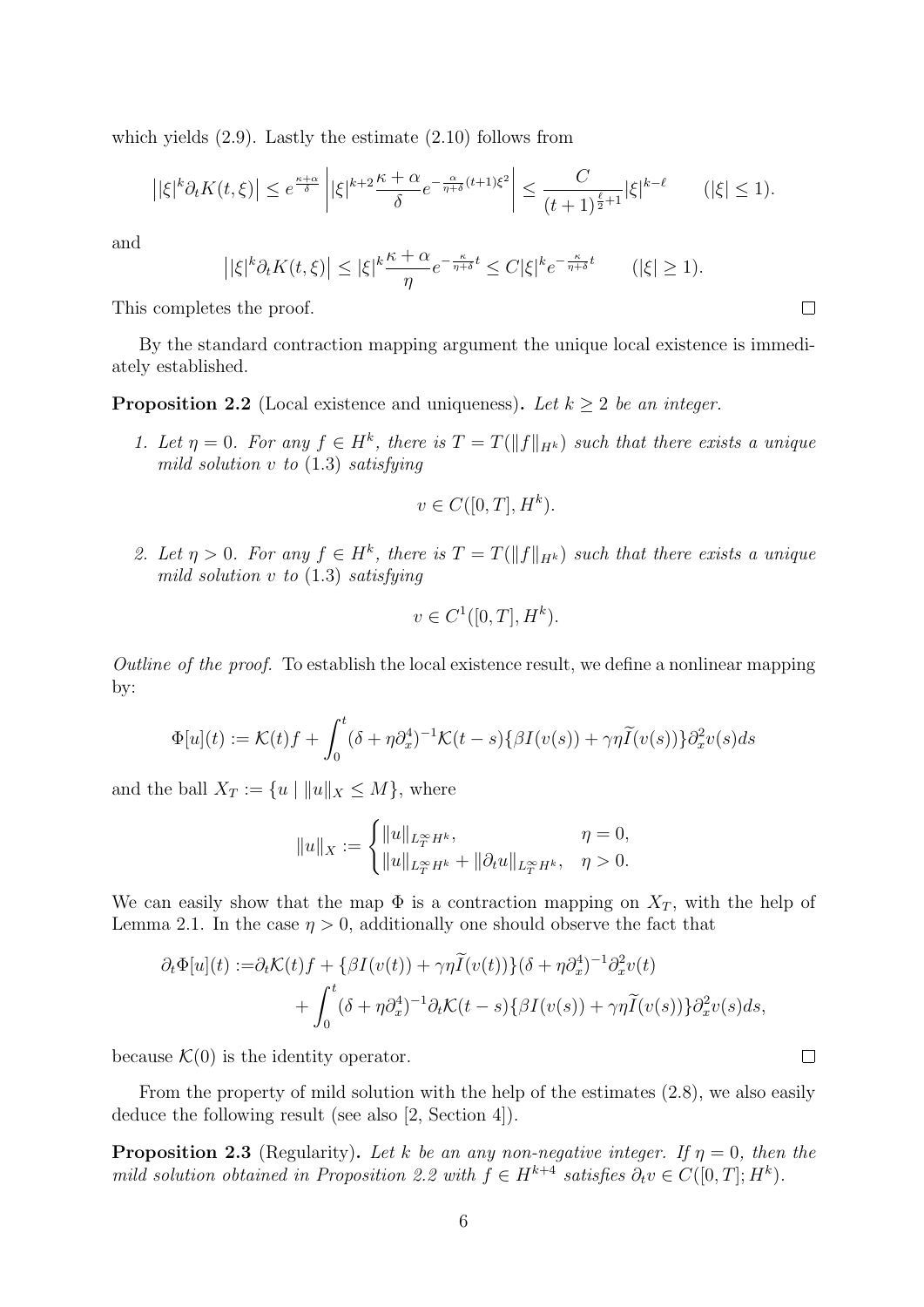The following inequalities are well-known and will use for the estimate of the nonlinear terms in next section.

**Lemma 2.4** (see e.g. [10, Lemma 2.4]). *1. Let*  $a > 0$  *and*  $b > 0$  *with*  $\min\{a, b\} > 1$ *. It holds*

$$
\int_0^t (t-s+1)^{-a}(s+1)^{-b}ds \le C(t+1)^{-\min\{a,b\}}.
$$

*2. Let*  $1 > a \geq 0, b > 0$  *and*  $c > 0$ *. It holds* 

$$
\int_0^t e^{-c(t-s)}(t-s)^{-a}(s+1)^{-b}ds \le C(t+1)^{-b}.
$$

### **3** Decay estimates for the limit problem  $\rho = 0$

In this part we shall show several decay estimates for the first order problem (1.3) in the case  $\rho = 0$ . Combining a standard energy method with Lemma 2.1, the following a priori estimates to the nonlinear problem (4.2) are derived. The decay of the energy  $E_{\rho}(t)$ , defined by

$$
E_0(t) := \frac{\kappa}{2} \|\partial_x^2 v\|_{L^2}^2 + \frac{\alpha}{2} \|\partial_x v\|_{L^2}^2 + \frac{\beta}{4} \|\partial_x v\|_{L^2}^4,\tag{3.1}
$$

can be proved for  $\eta > 0$  and for  $\eta = 0$  simultaneously.

**Lemma 3.1.** *Let*  $\eta \geq 0$ . For any  $f \in H^2$ , the solution for (1.3) constructed in Lemma 2.2 *satisfies, for*  $t \geq 0$ *,* 

$$
E_0(t) \le \frac{C}{t+1}.\tag{3.2}
$$

*Proof.* Multiplying (1.3) by *v* yields

$$
\partial_t \left( \frac{\delta}{2} ||v||_{L^2}^2 + \frac{\eta}{2} ||\partial_x^2 v||_{L^2}^2 + \frac{\gamma \eta}{4} ||\partial_x v||_{L^2}^4 \right) + \kappa ||\partial_x^2 v||_{L^2}^2 + \alpha ||\partial_x v||_{L^2}^2 + \beta ||\partial_x v||_{L^2}^4 = 0, \quad (3.3)
$$

and hence we have for any  $t \geq 0$ 

$$
\frac{\delta}{2}||v(t)||_{L^{2}}^{2} + \frac{\eta}{2}||\partial_{x}^{2}v(t)||_{L^{2}}^{2} + \frac{\gamma\eta}{4}||\partial_{x}v(t)||_{L^{2}}^{4} \le \frac{\delta}{2}||f||_{L^{2}}^{2} + \frac{\eta}{2}||\partial_{x}^{2}f||_{L^{2}}^{2} + \frac{\gamma\eta}{4}||\partial_{x}f||_{L^{2}}^{4}.
$$
 (3.4)

Next, multiplying (1.3) by  $\partial_t v$  we have

$$
\partial_t E_0(t) + A(t) = 0,\t\t(3.5)
$$

where  $A(t)$  is defined by

$$
A(t) := \delta \|\partial_t v(t)\|_{L^2}^2 + \eta \|\partial_t \partial_x^2 v(t)\|_{L^2}^2 + \gamma \eta \left(\int_{\mathbb{R}} \partial_x v(t) \partial_t \partial_x v(t) dx\right)^2. \tag{3.6}
$$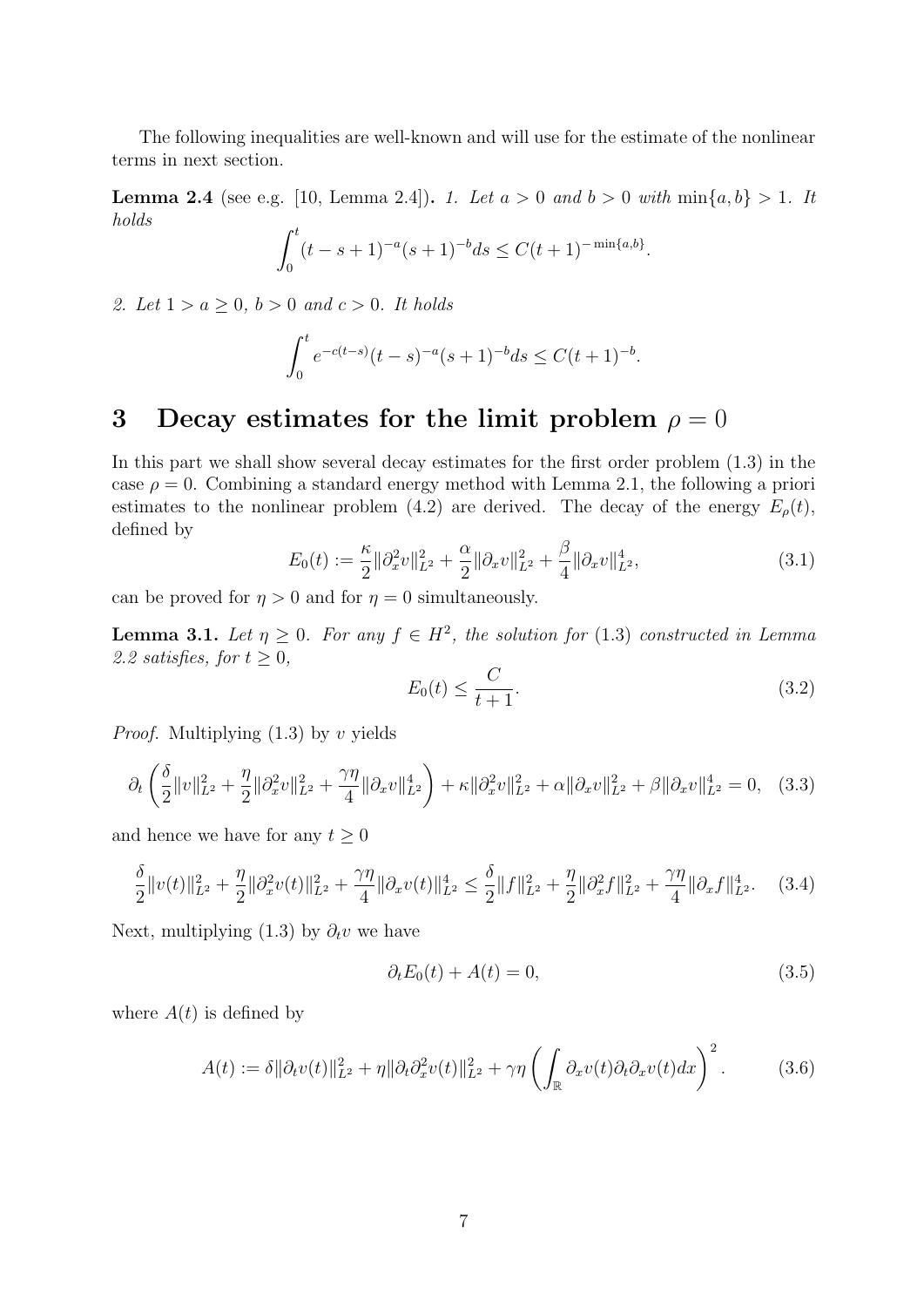It follows from  $(3.3)$ ,  $(3.4)$  and  $(3.5)$  that

$$
(2E_0(t))^2 \leq (\kappa ||\partial_x^2 v||_{L^2}^2 + \alpha ||\partial_x v||_{L^2}^2 + \beta ||\partial_x v||_{L^2}^4)^2
$$
  
\n
$$
= \left(\delta \int_{\mathbb{R}} v(t)\partial_t v(t)dx + \eta \int_{\mathbb{R}} \partial_x^2 v(t)\partial_t \partial_x^2 v(t)dx + \gamma \int_{\mathbb{R}} \partial_x v(t)\partial_t \partial_x v(t)dx||\partial_x v(t)||_{L^2}^2\right)^2
$$
  
\n
$$
\leq C ||\partial_t v(t)||_{L^2}^2 + C ||\partial_t \partial_x^2 v(t)||_{L^2}^2 + C \left(\int_{\mathbb{R}} \partial_x v(t)\partial_t \partial_x v(t)dx\right)^2
$$
  
\n
$$
\leq CA(t) = -C\partial_t E_0(t)
$$
  
\n(3.7)

Then we have

$$
\partial_t E_0(t) + k E_0(s)^2 \le 0,\t\t(3.8)
$$

where  $k := 4/C$ . By a nonlinear version of the Gronwall lemma (see e.g. Schöwe [9]), we see that

$$
E_0(t) \leq h(t),
$$

where  $h(t)$  is a solution to

$$
\partial_t h(t) + kh^2(t) = 0. \tag{3.9}
$$

Since the solution for (3.9) is given by  $h(t) = k/(t + 1/E_0(0))$ , we conclude that

$$
E_0(t) \le \frac{k}{t + 1/E_0(0)} \le \frac{C}{t + 1}.
$$

From here we split our argument to the cases  $\eta = 0$  and  $\eta > 0$ .

**Lemma 3.2.** *Assume that*  $\eta = 0$  *and let*  $k \geq 2$ *. For any data*  $f \in H^k$ *, there exists a unique global mild solution*  $v \in C([0,\infty); H^k)$ *, and the solution decays, for*  $t \geq 0$ *,* 

$$
\|\partial_x^p v(t)\|_{L^2} \le C_k(t+1)^{-\theta_p} \qquad (0 \le p \le k)
$$
\n(3.10)

*where*  $C_k = C(||f||_{H^k})$ *.* 

*Proof.* From Lemma 3.1, the solution decays like

$$
\|\partial_x^2 v(t)\|_{L^2} \le \frac{C}{(t+1)^{\frac{1}{2}}}, \qquad \|\partial_x v(t)\|_{L^2} \le \frac{C}{(t+1)^{\frac{1}{2}}}, \qquad \|v(t)\|_{L^2} \le C. \tag{3.11}
$$

The decay of  $\|\partial_x^2 v(t)\|_{L^2}$  can be shown to be faster. Since  $|I(t)| \le C/(t+1)$ , applying (2.7) to the Duhamel formula (2.6) yields

$$
\begin{split} \|\partial_x^2 v\|_{L^2} &\leq \|\partial_x^2 \mathcal{K}(t)f\|_{L^2} + \int_0^t \frac{C}{s+1} \left\|\partial_x^2 \mathcal{K}(t-s)\partial_x^2 v(s)\right\|_{L^2} ds \\ &\leq \frac{C}{t+1} \|f\|_{H^2} + \int_0^t \frac{C}{s+1} \left\{\frac{\|\partial_x^{4-\ell} v(s)\|_{L^2}}{(t-s+1)^{\frac{\ell}{2}}} + \frac{\|\partial_x^{4-m} v(s)\|_{L^2}}{(t-s)^{m/4} e^{C(t-s)}}\right\} ds. \end{split}
$$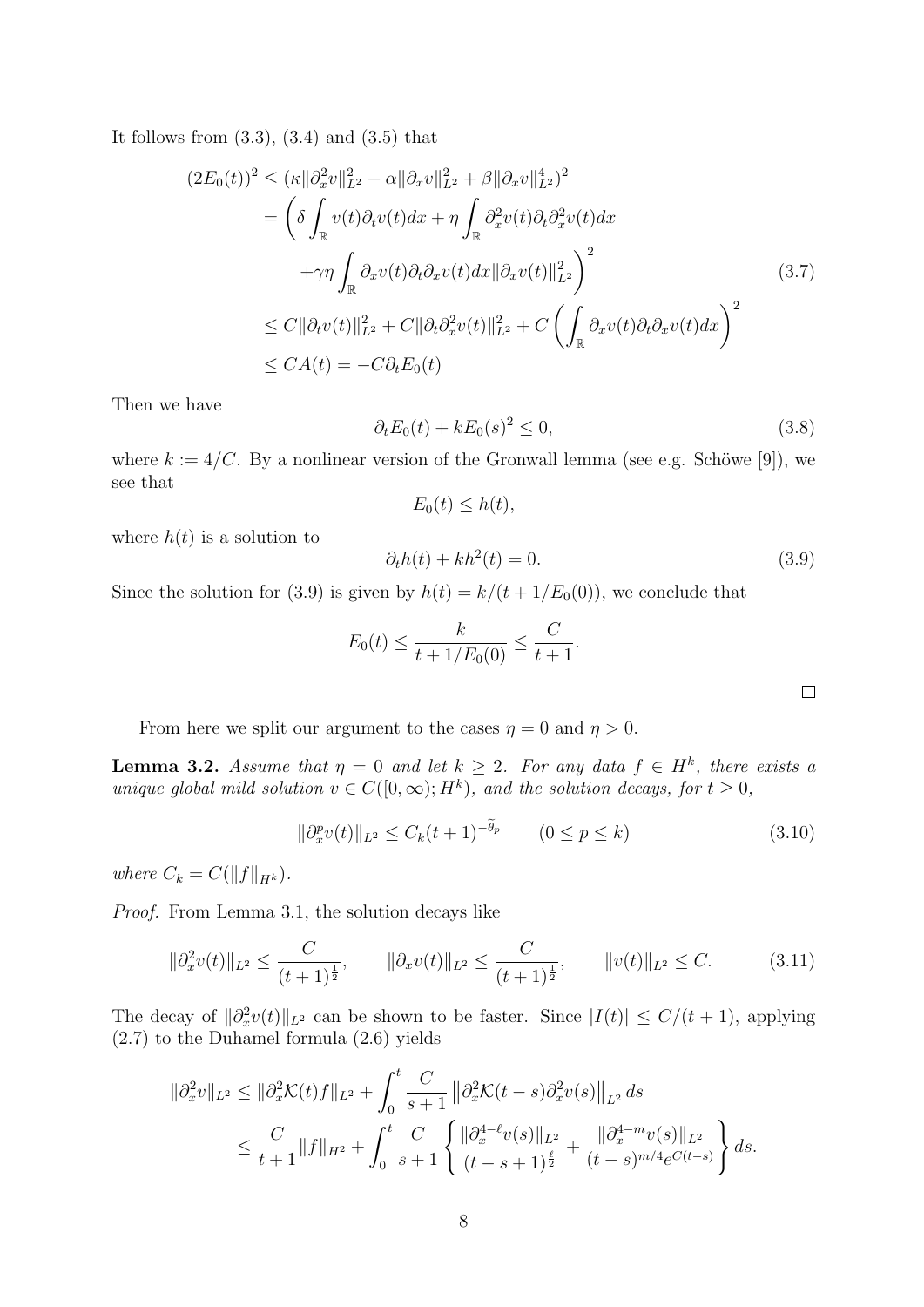Taking  $\ell = m = 3$ , we obtain

$$
\begin{split} \|\partial_x^2 v\|_{L^2} &\leq \frac{C}{t+1} + \int_0^t \frac{C\|\partial_x v(s)\|_{L^2}}{(s+1)(t-s+1)^{\frac{3}{2}}} ds + \int_0^t \frac{C\|\partial_x v(s)\|_{L^2}}{(s+1)(t-s)^{\frac{3}{4}}e^{C(t-s)}} ds \\ &\leq \frac{C}{t+1} + \int_0^t \frac{C}{(s+1)^{\frac{3}{2}}(t-s+1)^{\frac{3}{2}}} ds + \int_0^t \frac{C}{(s+1)^{\frac{3}{2}}(t-s)^{\frac{3}{4}}e^{C(t-s)}} ds \\ &\leq \frac{C}{t+1} + \frac{C}{(t+1)^{\frac{3}{2}}} \leq \frac{C}{t+1}, \end{split}
$$

by virtue of Lemma 2.4. Similarly, in the case  $p = 3$ , by choosing  $\ell = m = 3$ , we have

$$
\|\partial_x^3 v\|_{L^2} \le \frac{C}{(t+1)^{\frac{3}{2}}} + \int_0^t \frac{C\|\partial_x^2 v(s)\|_{L^2}}{(s+1)(t-s+1)^{\frac{3}{2}}} ds + \int_0^t \frac{C\|\partial_x^2 v(s)\|_{L^2}}{(s+1)(t-s)^{\frac{3}{4}}e^{C(t-s)}} ds \le \frac{C}{(t+1)^{\frac{3}{2}}}.
$$

In the case  $p \geq 4$ , we use the induction argument. We assume that  $||\partial_x^q v||_{L^2} \leq C(t+1)^{-\theta_q}$ for every  $q \leq p-1$ . By taking  $m=3$ , we obtain for  $\ell=3,4,\ldots,p+2$ 

$$
\|\partial_x^p v\|_{L^2} \le \frac{C}{(t+1)^{\frac{p}{2}}} + \int_0^t \frac{C\|\partial_x^{p+2-\ell}v(s)\|_{L^2}}{(s+1)(t-s+1)^{\frac{\ell}{2}}} ds + \int_0^t \frac{C\|\partial_x^{p-1}v(s)\|_{L^2}}{(s+1)(t-s)^{\frac{3}{4}}e^{C(t-s)}} ds
$$
  

$$
\le \frac{C}{(t+1)^{\frac{p}{2}}} + \frac{C}{(t+1)^{\min{\{\widetilde{\theta}_{p+2-\ell}+1, \ell/2\}}} + \frac{C}{(t+1)^{\widetilde{\theta}_{p-1}+1}}
$$

As we have already mentioned in [8], we see that

$$
\max_{\ell=3,4,\ldots,p+2} \min\left\{\widetilde{\theta}_{p+2-\ell}+1,\ \frac{\ell}{2}\right\} = \widetilde{\theta}_p, \qquad \widetilde{\theta}_p \le \min\left\{\frac{p}{2},\ \widetilde{\theta}_{p-1}+1\right\}.
$$

Then we obtain

$$
\|\partial_x^p v\|_{L^2} \le \frac{C}{(t+1)^{\widetilde{\theta}_p}},
$$

which completes the proof.

From Lemma 3.2 and Proposition 2.2 we can construct a unique global mild solution  $v \in C([0,\infty), H^6)$  for  $(4.2)$ .

Next we shall give the corresponding estimate for  $\eta > 0$ . Similarly as above, we extend the solution globally in time by the following a priori estimates. The key of proof is to obtain the decay estimate for  $\|\partial_t v(t)\|_{L^2}$  because the nonlinear term in the case  $\eta > 0$ includes a derivative of *v* with respect to the time variable.

**Lemma 3.3.** *Assume that*  $\eta > 0$  *and let*  $k \geq 2$ *. For any data*  $f \in H^k$ *, there exists a unique global mild solution*  $v \in C^1([0,\infty); H^k)$ *, and the solution decays, for*  $t \geq 0$ *,* 

$$
\|\partial_x^{\ell} v(t)\|_{L^2} \le C_k(t+1)^{-\tilde{\theta}_{\ell}}, \quad \|\partial_x^{\ell} \partial_t v(t)\|_{L^2} \le C_k(t+1)^{-\tilde{\theta}_{\ell+2}} \quad (0 \le \ell \le k), \tag{3.12}
$$

*where*  $C_k = C(||f||_{H^k})$ .

 $\Box$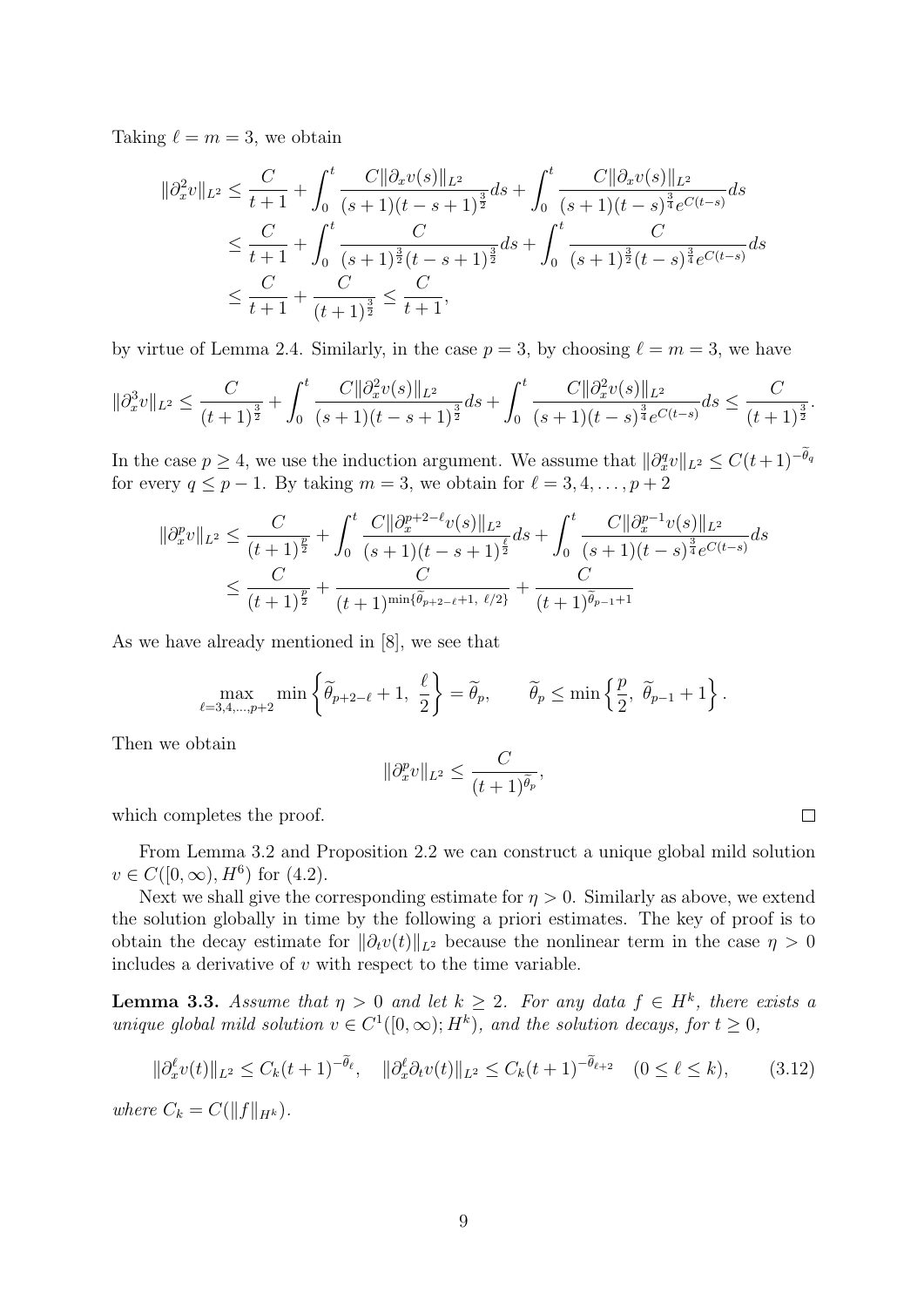*Proof.* From the energy decay estimate (Lemma 2.2) the solution has the decay

$$
\|\partial_x^2 v(t)\|_{L^2} \le \frac{C}{(t+1)^{\frac{1}{2}}}, \qquad \|\partial_x v(t)\|_{L^2} \le \frac{C}{(t+1)^{\frac{1}{2}}}, \qquad \|v(t)\|_{L^2} \le C,\tag{3.13}
$$

which implies the cases  $\ell = 0$  and  $\ell = 1$  of (3.12).

Next, we show the decay of  $A(t)$ . Multiplying (1.3) by  $\partial_t^2 v$  yields

$$
\frac{1}{2}\partial_t A(t) + \rho \|\partial_t^2 v\|_{L^2}^2 + \kappa \partial_t \int_{\mathbb{R}} \partial_t \partial_x^2 v \partial_x^2 v dx + \alpha \partial_t \int_{\mathbb{R}} \partial_t \partial_x v \partial_x v dx + \beta \partial_t (I(v)\widetilde{I}(v)) \n= \kappa \|\partial_t \partial_x^2 v\|_{L^2}^2 + \alpha \|\partial_t \partial_x v\|_{L^2}^2 + 2\beta \widetilde{I}(v)^2 + \beta I(v)\|\partial_t \partial_x v\|_{L^2}^2 + \gamma \eta \widetilde{I}(v) \|\partial_t \partial_x v\|_{L^2}^2.
$$
\n(3.14)

Integrating the resulting equation over [0*, t*] yields

$$
\frac{1}{2}A(t) \leq \frac{1}{2}A(0) + \kappa \|\partial_t \partial_x^2 v(t)\|_{L^2} \|\partial_x^2 v(t)\|_{L^2} + \kappa \|\partial_x^2 g\|_{L^2} \|\partial_x^2 f\|_{L^2} \n+ \alpha \|\partial_t \partial_x^2 v(t)\|_{L^2} \|v(t)\|_{L^2} + \alpha \|\partial_x g\|_{L^2} \|\partial_x f\|_{L^2} + \beta |I(v)\tilde{I}(v)|(t) \n+ \beta |I(v)\tilde{I}(v)|(0) + \kappa \int_0^t \|\partial_t \partial_x^2 v(s)\|_{L^2}^2 ds + \alpha \int_0^t \|\partial_t \partial_x^2 v(s)\|_{L^2} \|\partial_t v(s)\|_{L^2} ds \n+ 2\beta \int_0^t \tilde{I}(v(s))^2 ds + \beta \int_0^t I(v(s)) \|\partial_t \partial_x^2 v(s)\|_{L^2} \|\partial_t v(s)\|_{L^2} ds \n+ \gamma \eta \int_0^t \tilde{I}(v(s)) \|\partial_t \partial_x^2 v(s)\|_{L^2} \|\partial_t v(s)\|_{L^2} ds.
$$

It follows from (3.3) that

$$
\int_0^t A(s)ds \le C \qquad (C \text{ being independent of } t).
$$

Then, from the estimate (3.13), we have

$$
A(t) \leq C + C ||\partial_t \partial_x^2 v(t)||_{L^2},
$$

which implies

$$
A(t) \le C \qquad (t \ge 0), \tag{3.15}
$$

where the positive constant *C* is independent of *t*. We shall show that for any  $t \geq 1$ 

$$
A(t) \le \frac{C}{t+1}.\tag{3.16}
$$

By the mean value theorem, there exists  $\tau_3 \in [t, t+1/2]$  satisfying

$$
A(\tau_3) = 2 \int_t^{t+1/2} A(s)ds = 2\{E_0(t) - E_0(t+1/2)\} \le 2E_0(t) \le \frac{C}{t+1}
$$
 (3.17)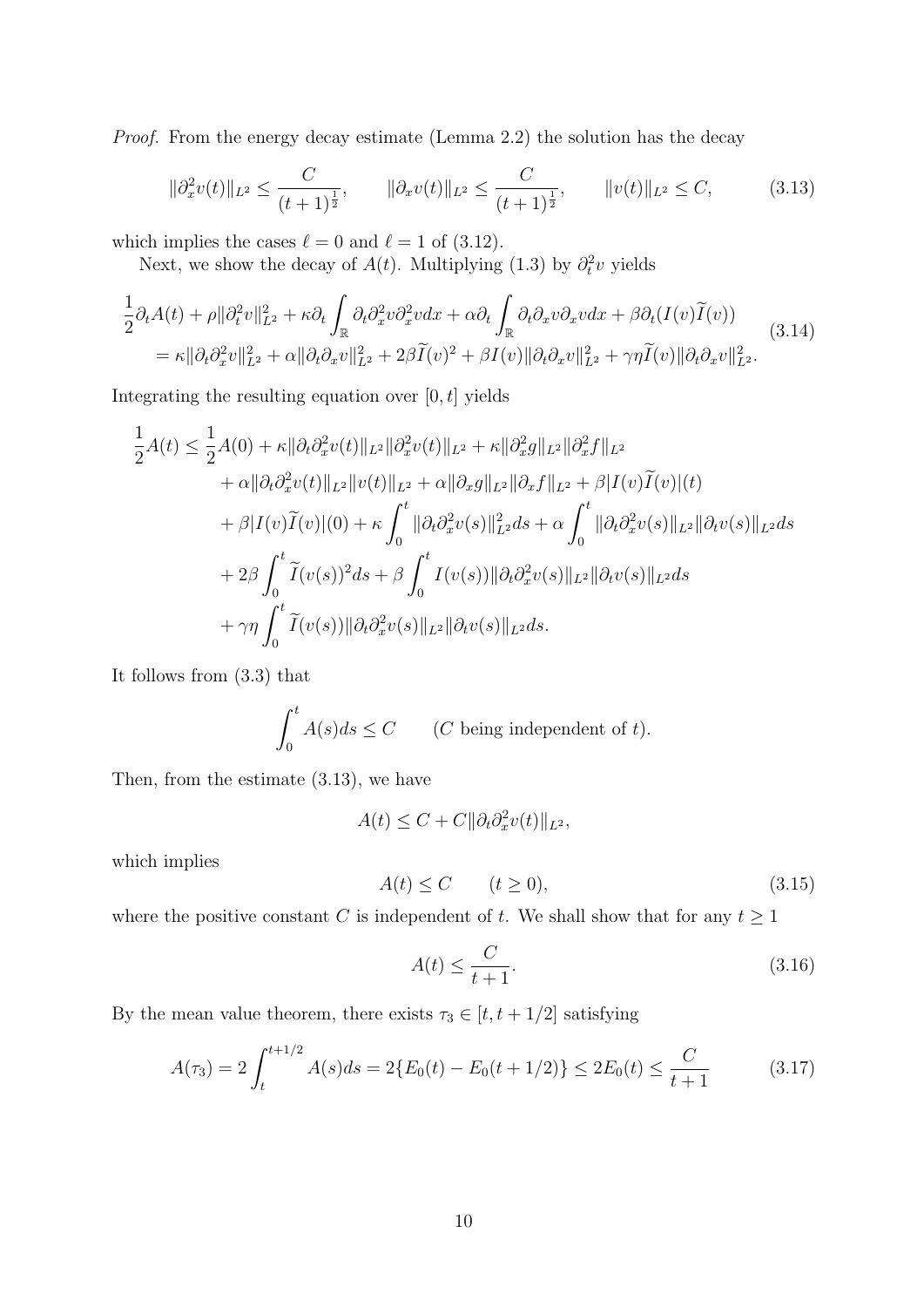due to (3.5) and (3.2). Using (3.14) again, we have for any  $\tau \in [\tau_3, t+1]$ 

$$
\frac{1}{2}A(\tau) \leq \frac{1}{2}A(\tau_3) + \kappa \int_{\mathbb{R}} \partial_t \partial_x^2(\tau) \nu \partial_x^2 \nu(\tau) dx - \kappa \int_{\mathbb{R}} \partial_t \partial_x^2(\tau_3) \nu \partial_x^2 \nu(\tau_3) dx \n+ \alpha \int_{\mathbb{R}} \partial_t \partial_x \nu(\tau) \partial_x \nu(\tau) dx - \alpha \int_{\mathbb{R}} \partial_t \partial_x \nu(\tau_3) \partial_x \nu(\tau_3) dx \n+ \beta (I(\nu) \widetilde{I}(\nu))(\tau) - \beta (I(\nu) \widetilde{I}(\nu))(\tau_3) \n+ \kappa \int_{\tau_3}^{\tau} ||\partial_t \partial_x^2 \nu||_{L^2}^2(s) ds + \alpha \int_{\tau_3}^{\tau} ||\partial_t \partial_x \nu||_{L^2}^2(s) ds + 2\beta \int_{\tau_3}^{\tau} \widetilde{I}(\nu(s))^2 ds \n+ \beta \int_{\tau_3}^{\tau} I(\nu(s)) ||\partial_t \partial_x \nu||_{L^2}^2(s) ds + \gamma \eta \int_{\tau_3}^{\tau} \widetilde{I}(\nu(s)) ||\partial_t \partial_x \nu||_{L^2}^2(s) ds.
$$

Here from (3.13) we see that for any  $\tau \in [t,t+1]$ 

$$
\kappa \int_{\mathbb{R}} \partial_t \partial_x^2(\tau) v \partial_x^2 v(\tau) dx \leq \epsilon \|\partial_t \partial_x^2 v(\tau)\|_{L^2}^2 + C_{\epsilon} \|\partial_x^2 v(\tau)\|_{L^2}^2 \leq \epsilon A(\tau) + \frac{C_{\epsilon}}{t+1},
$$
  
\n
$$
\kappa \int_{\mathbb{R}} \partial_t \partial_x^2(\tau_3) v \partial_x^2 v(\tau_3) dx \leq CA(\tau_3) + \frac{C}{t+1},
$$
  
\n
$$
\alpha \int_{\mathbb{R}} \partial_t \partial_x v(\tau) \partial_x v(\tau) dx \leq \epsilon \|\partial_t v(\tau)\|_{L^2}^2 + C_{\epsilon} \|\partial_x^2 v(\tau)\|_{L^2}^2 \leq \epsilon A(\tau) + \frac{C_{\epsilon}}{t+1},
$$
  
\n
$$
\alpha \int_{\mathbb{R}} \partial_t \partial_x v(\tau_3) \partial_x v(\tau_3) dx \leq CA(\tau_3) + \frac{C}{t+1},
$$
  
\n
$$
|I(v)\widetilde{I}(v)|(\tau) \leq C \|\partial_x v\|_{L^2}^2 \|\partial_t v\|_{L^2} \|\partial_x^2 v\|_{L^2} (\tau) \leq \epsilon A(\tau) + \frac{C_{\epsilon}}{(t+1)^3},
$$
  
\n
$$
|I(v)\widetilde{I}(v)|(\tau_3) \leq C \|\partial_t v(\tau_3)\|_{L^2}^2 + C \|\partial_x v(\tau_3)\|_{L^2}^4 \|\partial_x^2 v(\tau_3)\|_{L^2}^2 \leq CA(\tau_3) + \frac{C}{(t+1)^3},
$$
  
\n
$$
\kappa \int_{\tau_3}^{\tau} \|\partial_t \partial_x^2 v\|_{L^2}^2(s) ds \leq \int_{t}^{\tau} A(s) ds \leq C(E_0(t) - E_0(\tau)) \leq CE_0(t) \leq \frac{C}{t+1},
$$
  
\n
$$
\alpha \int_{\tau_3}^{\tau} \|\partial_t \partial_x v\|_{L^2}^2(s) ds \leq \alpha \int_{\tau_3}^{\tau} \|\partial_t \partial_x^2 v\|_{L^2} (s) \|\partial_t v\|_{L^2} (s) ds \leq C
$$

and from  $I(v(t)) \le C/(t+1)$  and  $|I(v(t))| \le C$  (see (3.15)) that

$$
\beta \int_{\tau_3}^{\tau} I(v(s)) \|\partial_t \partial_x v\|_{L^2}^2(s) ds \leq \frac{C}{t+1} \int_t^{\tau} A(s) ds \leq \frac{C}{(t+1)^2},
$$
  

$$
\gamma \eta \int_{\tau_3}^{\tau} |\widetilde{I}(v(s))| \|\partial_t \partial_x v\|_{L^2}^2(s) ds \leq C \int_t^{\tau} \|\partial_t \partial_x v\|_{L^2}^2(s) ds \leq \frac{C}{t+1}.
$$

Consequently, from (3.17) we obtain for any  $\tau \in [\tau_3, t+1]$ 

$$
A(\tau) \leq CA(\tau_3) + \frac{C}{t+1} \leq \frac{C}{t+1},
$$

which implies

$$
A(\tau) \le \frac{C}{t+1}
$$
  $(\tau \in [t+1/2, t+1]).$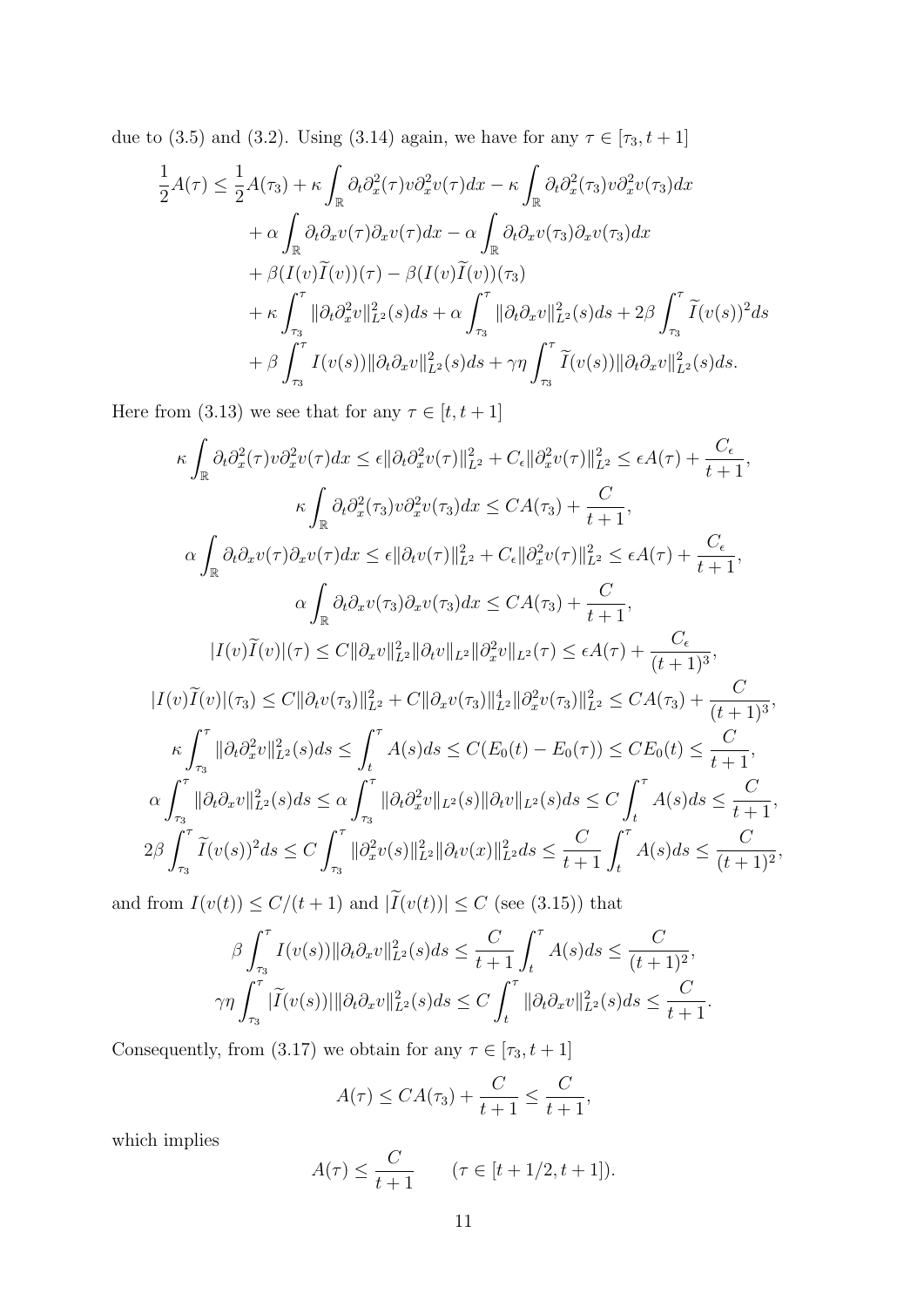By replacing *t* by  $t - \frac{1}{2}$  $\frac{1}{2}$ , we also obtain

$$
A(\tau) \le \frac{C}{t+1/2} \le \frac{C}{t+1}
$$
  $(\tau \in [t, t+1/2]),$ 

with the help of  $1/(t + 1/2) \leq 2/(t + 1)$ . Thus we conclude that

$$
\sup_{s \in [t,t+1]} A(s) \le \frac{C}{t+1},
$$

which implies (3.16). Then the decay rate for  $\widetilde{I}$  can be improved to

$$
|\widetilde{I}(t)| \le ||\partial_t u(t)||_{L^2} ||\partial_x^2 u(t)||_{L^2} \le \frac{C}{t+1},
$$
\n(3.18)

and hence  $|I(t)| + |I(t)| \leq C(t+1)^{-1}$ .

Next, we show higher-order estimates. With the same arguments as in the proof of Lemma 2.1, we easily show the following (linear) estimates: for any integer  $n \in [0, 4]$ ,

$$
\left\|\partial_x^k(\delta + \eta \partial_x^4)^{-1} \mathcal{K}(t) f\right\|_{L^2} \le \frac{C}{(t+1)^{\frac{\ell}{2}}} \|\partial_x^{k-\ell} f\|_{L^2} + Ce^{-Ct} \|\partial_x^{k-n} f\|_{L^2},\tag{3.19}
$$

$$
\left\|\partial_x^k(\delta+\eta\partial_x^4)^{-1}\partial_t\mathcal{K}(t)f\right\|_{L^2}\leq\frac{C}{(t+1)^{\frac{\ell}{2}+1}}\|\partial_x^{k-\ell}f\|_{L^2}+Ce^{-Ct}\|\partial_x^{k-n}f\|_{L^2}.\tag{3.20}
$$

Then from Lemma 2.1, (3.18) and these estimates we have

$$
\begin{aligned} \|\partial_x^2 v\|_{L^2} &\leq \|\partial_x^2 \mathcal{K}(t)f\|_{L^2} + \int_0^t \frac{C}{s+1} \left\|\partial_x^2 (\delta + \eta \partial_x^4)^{-1} \mathcal{K}(t-s) \partial_x^2 v(s) \right\|_{L^2} ds \\ &\leq \frac{C}{t+1} \|f\|_{H^2} + \int_0^t \frac{C}{s+1} \left\{ \frac{\|\partial_x^{4-\ell} v(s)\|_{L^2}}{(t-s+1)^{\frac{\ell}{2}}} + \frac{\|\partial_x^{4-n} v(s)\|_{L^2}}{e^{C(t-s)}} \right\} ds. \end{aligned}
$$

Taking  $\ell = n = 3$ , we obtain

$$
\|\partial_x^2 v\|_{L^2} \le \frac{C}{t+1} + \int_0^t \frac{C\|\partial_x v(s)\|_{L^2}}{(s+1)(t-s+1)^{\frac{3}{2}}} ds
$$
  

$$
\le \frac{C}{t+1} + \int_0^t \frac{C}{(s+1)^{\frac{3}{2}}(t-s+1)^{\frac{3}{2}}} ds
$$
  

$$
\le \frac{C}{t+1} + \frac{C}{(t+1)^{\frac{3}{2}}} \le \frac{C}{t+1},
$$

by virtue of Lemma 2.4. In a similar manner, by taking  $\ell = n = 1$ , we have

$$
\begin{split} \|\partial_t v(t)\|_{L^2} &\leq \|\partial_t \mathcal{K}(t)f\|_{L^2} + \frac{C}{t+1} \left\|(\delta + \eta \partial_x^4)^{-1} \partial_x^2 v(t)\right\|_{L^2} \\ &+ \int_0^t \frac{C}{s+1} \left\|\partial_t (\delta + \eta \partial_x^4)^{-1} \mathcal{K}(t-s) \partial_x^2 v(s)\right\|_{L^2} ds \\ &\leq \frac{C}{t+1} \|f\|_{L^2} + \frac{C}{t+1} \|\partial_x^2 v(t)\|_{L^2} + \int_0^t \frac{C}{s+1} \left\{\frac{\|\partial_x v(s)\|_{L^2}}{(t-s+1)^{\frac{1}{2}+1}} + \frac{\|\partial_x v(s)\|_{L^2}}{e^{C(t-s)}}\right\} ds \\ &\leq \frac{C}{t+1} + \frac{C}{(t+1)^2} + \frac{C}{(t+1)^{\frac{3}{2}}} \leq \frac{C}{t+1}. \end{split}
$$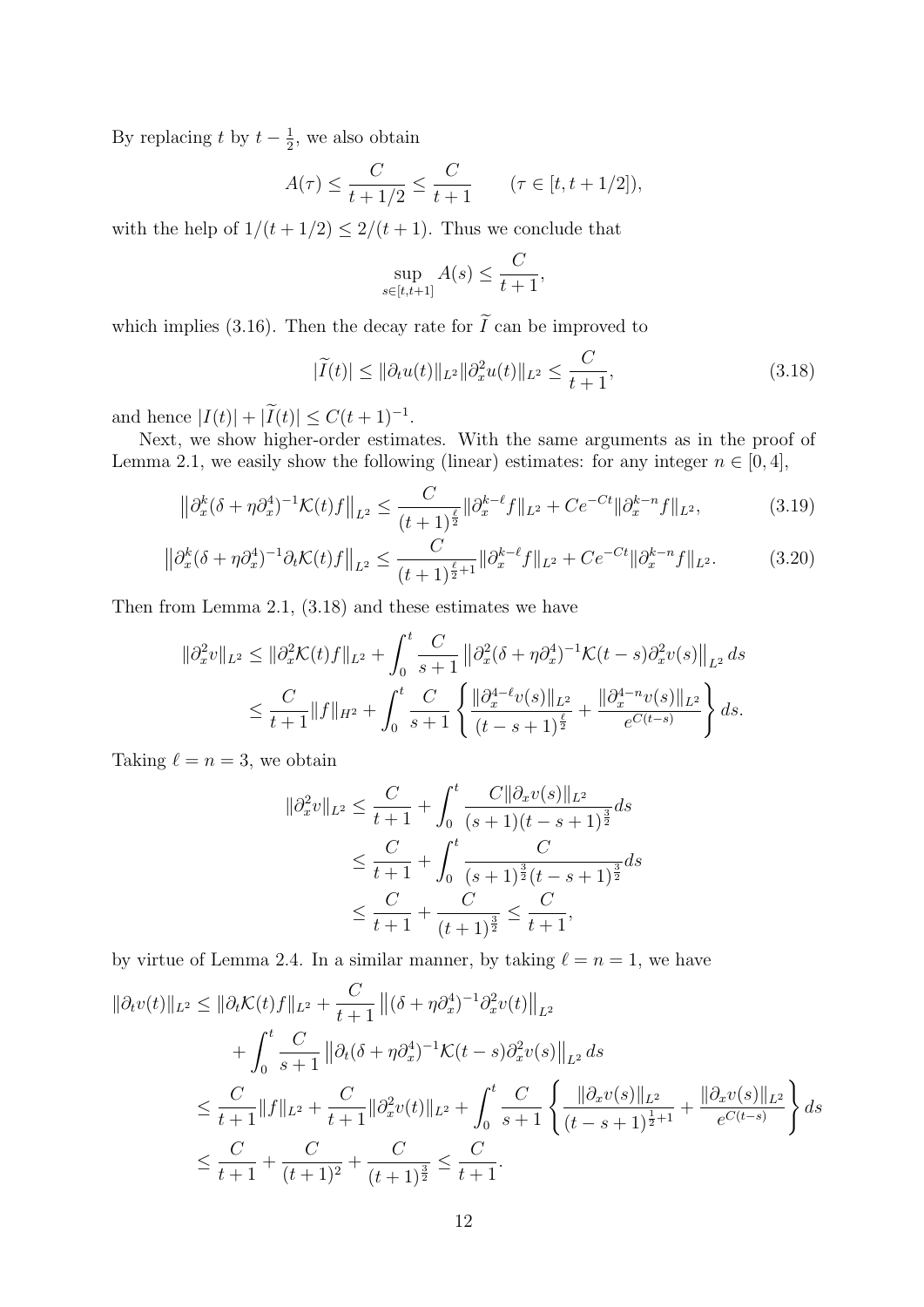In the case  $k \geq 3$ , by the same argument as Lemma 3.2, we see that  $||\partial_x^k v(t)||_{L^2}$  $C(t+1)^{-\tilde{\theta}_k}$ . Lastly we show the second part of (3.12). It follows that

$$
\frac{C}{t+1} ||(\delta + \eta \partial_x^4)^{-1} \partial_x^{k+2} v(t)||_{L^2} \le \frac{C}{t+1} ||\partial_x^k v(t)||_{L^2} \le \frac{C}{(t+1)^{\widetilde{\theta}_k+1}},
$$

and from (3.19) that

$$
\int_{0}^{t} \frac{C}{s+1} \left\| \partial_{x}^{k} \partial_{t} (\delta + \eta \partial_{x}^{4})^{-1} \mathcal{K}(t-s) \partial_{x}^{2} v(s) \right\|_{L^{2}} ds
$$
\n
$$
\leq \int_{0}^{t} \frac{C}{s+1} \left( \frac{\left\| \partial_{x}^{k+2-\ell} u(s) \right\|_{L^{2}}}{(t-s+1)^{\frac{\ell}{2}+1}} + \frac{\left\| \partial_{x}^{k} u(s) \right\|_{L^{2}}}{e^{C(t-s)}} \right) ds
$$
\n
$$
\leq \int_{0}^{t} \frac{C}{(s+1)^{\widetilde{\theta}_{k+2-\ell}+1}(t-s+1)^{\frac{\ell}{2}+1}} ds + \int_{0}^{t} \frac{C}{(s+1)^{\widetilde{\theta}_{k}+1} e^{C(t-s)}} ds
$$

for  $\ell = 3, 4, \ldots, k+2$ . Then we obtain

$$
\|\partial_x^k \partial_t v(t)\|_{L^2} \le \frac{C}{(t+1)^{\frac{k}{2}+1}} + \frac{C}{(t+1)^{\widetilde{\theta}_k+1}} + \frac{C}{(t+1)^{\widetilde{\theta}_{k+2}}} + \frac{C}{(t+1)^{\widetilde{\theta}_k+1}}
$$
  

$$
\le \frac{C}{(t+1)^{\widetilde{\theta}_{k+2}}},
$$

where we have used the facts that  $\max_{\ell=3,4,\dots,k+2} \min \left\{ \widetilde{\theta}_{k+2-\ell} + 1, \frac{\ell}{2} + 1 \right\}$  and that  $\widetilde{\theta}_{k+2} \leq$  $\widetilde{\theta}_k + 1$ . This completes the proof.  $\Box$ 

Now, similarly to the previous subsection, the local mild solution constructed in Proposition 2.2 can be extended to a global one.

## **4 Singular limit problem**

In this section we prove Theorem 1.2. We present a convergence estimate which is global in time and uniform in  $\rho$  by a simple proof assuming the compatibility conditions for the data. We discuss the cases  $\eta = 0$  and  $\eta > 0$  separately.

#### **4.1** The equation with frictional damping and  $\eta = 0$

In this subsection we compare the solution to (1.1) with  $\eta = 0$ ,

$$
\begin{cases}\n\rho \partial_t^2 u + \delta \partial_t u + \kappa \partial_x^4 u = \left(\alpha + \beta \int_{\mathbb{R}} |\partial_x u|^2 dx\right) \partial_x^2 u, \\
u(0, x) = f(x), \qquad \partial_t u(0, x) = g(x),\n\end{cases} \tag{4.1}
$$

with the solution to (1.3) with  $\eta = 0$ :

$$
\begin{cases}\n\delta \partial_t v + \kappa \partial_x^4 v = \left(\alpha + \beta \int_{\mathbb{R}} |\partial_x v|^2 dx\right) \partial_x^2 v, \\
v(0, x) = f(x),\n\end{cases} \tag{4.2}
$$

under the compatibility condition  $g = \lim_{t\to+0} \partial_t v(t,\cdot)$ . For the reader's convenience we restate Theorem 1.2 in the case  $\eta = 0$ .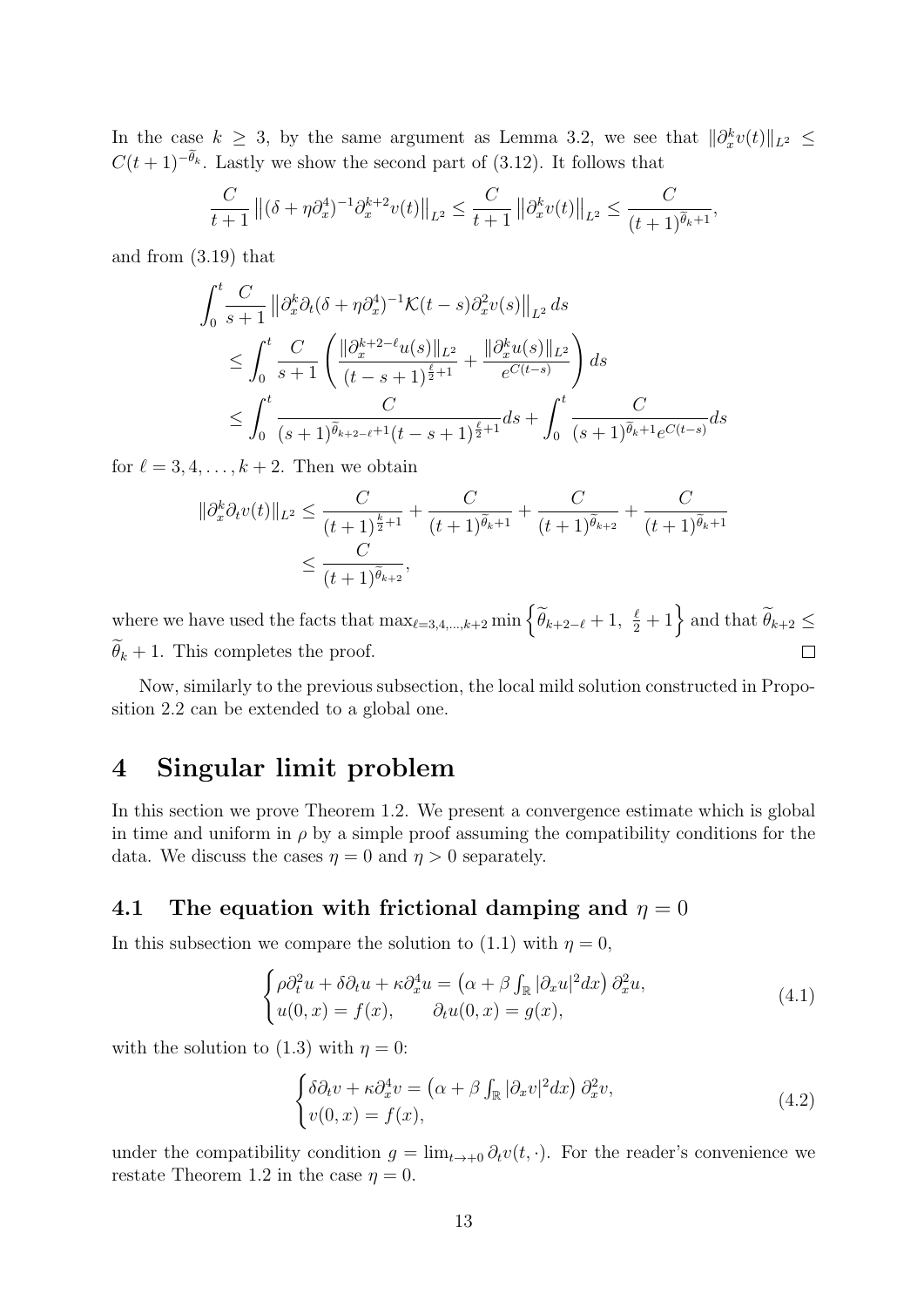**Theorem 4.1** (Singular limit). *Consider the case*  $\eta = 0$ *. Let v be a solution to* (4.2) *for*  $f \in H^6$  *and define*  $g := \lim_{t \to +0} \partial_t v(t, \cdot)$  *then we have the following global in time singular limit estimate:*

$$
||u - v||_{L^{\infty}H^2} \leq C\rho,
$$

*where u is a solution to* (4.1) *for the data*  $(f, g)$  *and*  $C = C(||f||_{H^6})$ *.* 

We remark that the fact  $g \in H^2$  is assured by Proposition 2.3 thanks to the assumption  $f \in H^6$ . We use the following space-time a priori estimates in our proof of the singular limit result.

**Lemma 4.2** (Higher-order estimates). The solution *v* to (4.2) with  $f \in H^6$  satisfies for *some*  $C = C(||g||_{L^2})$  *that* 

$$
\|\partial_t v\|_{L^\infty L^2}^2 + \|\partial_t \partial_x^2 v\|_{L^2 L^2}^2 + \|\partial_t \partial_x v\|_{L^2 L^2}^2 + \int_0^\infty \left(\int \partial_t \partial_x v \partial_x v \partial_x v \partial_x v\right)^2 dt \le C,
$$

*and for some*  $C = C(||f||_{H^2}, ||g||_{H^2})$  *that* 

$$
\|\partial_t \partial_x^2 v\|_{L^\infty L^2}^2 + \|\partial_t \partial_x v\|_{L^\infty L^2}^2 + \|\partial_t^2 v\|_{L^2 L^2}^2 + \|\partial_t \partial_x^4 v\|_{L^2 L^2}^2 + \|\partial_t \partial_x^3 v\|_{L^2 L^2}^2 \leq C.
$$

*Proof.* Differentiating the equation  $(4.2)$  with respect to the time variable yields

$$
\delta \partial_t^2 v + \kappa \partial_t \partial_x^4 v - \alpha \partial_t \partial_x^2 v - \beta \partial_t (I(v) \partial_x^2 v) = 0. \tag{4.3}
$$

Multiplying  $\partial_t v$  to the resulting equation, we have

$$
\frac{\delta}{2} \|\partial_t v\|_{L^\infty L^2}^2 + \kappa \|\partial_t \partial_x^2 v\|_{L^2 L^2}^2 + \alpha \|\partial_t \partial_x v\|_{L^2 L^2}^2 + \beta \int_0^\infty \|\partial_x v\|_{L^2}^2 \|\partial_t \partial_x v\|_{L^2}^2 dt \n+ 2\beta \int_0^\infty \left( \int \partial_t \partial_x v \partial_x v dx \right)^2 dt = \frac{\delta}{2} \|g\|_{L^2}^2,
$$
\n(4.4)

which is the first assertion.

Next, multiplying (4.3) by  $\partial_t^2 v + \partial_t \partial_x^4 v$  yields

$$
\partial_t \left( \left( \frac{\kappa}{2} + \frac{\delta}{2} \right) \| \partial_t \partial_x^2 v \|_{L^2}^2 + \frac{\alpha}{2} \| \partial_t \partial_x v \|_{L^2}^2 \right) + \delta \| \partial_t^2 v \|_{L^2}^2 + \kappa \| \partial_t \partial_x^4 v \|_{L^2}^2 + \alpha \| \partial_t \partial_x^3 v \|_{L^2}^2
$$
\n
$$
= \beta \int \partial_t \left( \| \partial_x v \|_{L^2}^2 \partial_x^2 v \right) \cdot (\partial_t^2 v + \partial_t \partial_x^4 v) dx
$$
\n
$$
\leq \frac{\delta}{2} \| \partial_t^2 v \|_{L^2}^2 + \frac{\kappa}{2} \| \partial_t \partial_x^4 v \|_{L^2}^2 + \left( \frac{1}{2\delta} + \frac{1}{2\kappa} \right) \beta^2 \| \partial_t \left( \| \partial_x v \|_{L^2}^2 \partial_x^2 v \right) \|_{L^2}^2. \tag{4.5}
$$

We already know that  $0 \le ||\partial_x v||_{L^2}^2 \le C_2$ , for some  $C_2 = C_2(||f||_{H^2})$  being independent of  $t$  (see  $(3.2)$ ), implying

$$
\int_0^\infty (\partial_t \|\partial_x v\|_{L^2}^2)^2 dt \le 4 \int_0^\infty \|\partial_t \partial_x v\|_{L^2}^2 \|\partial_x v\|_{L^2}^2 dt \le \frac{2\delta}{\alpha} C_2 \|g\|_{L^2}^2,\tag{4.6}
$$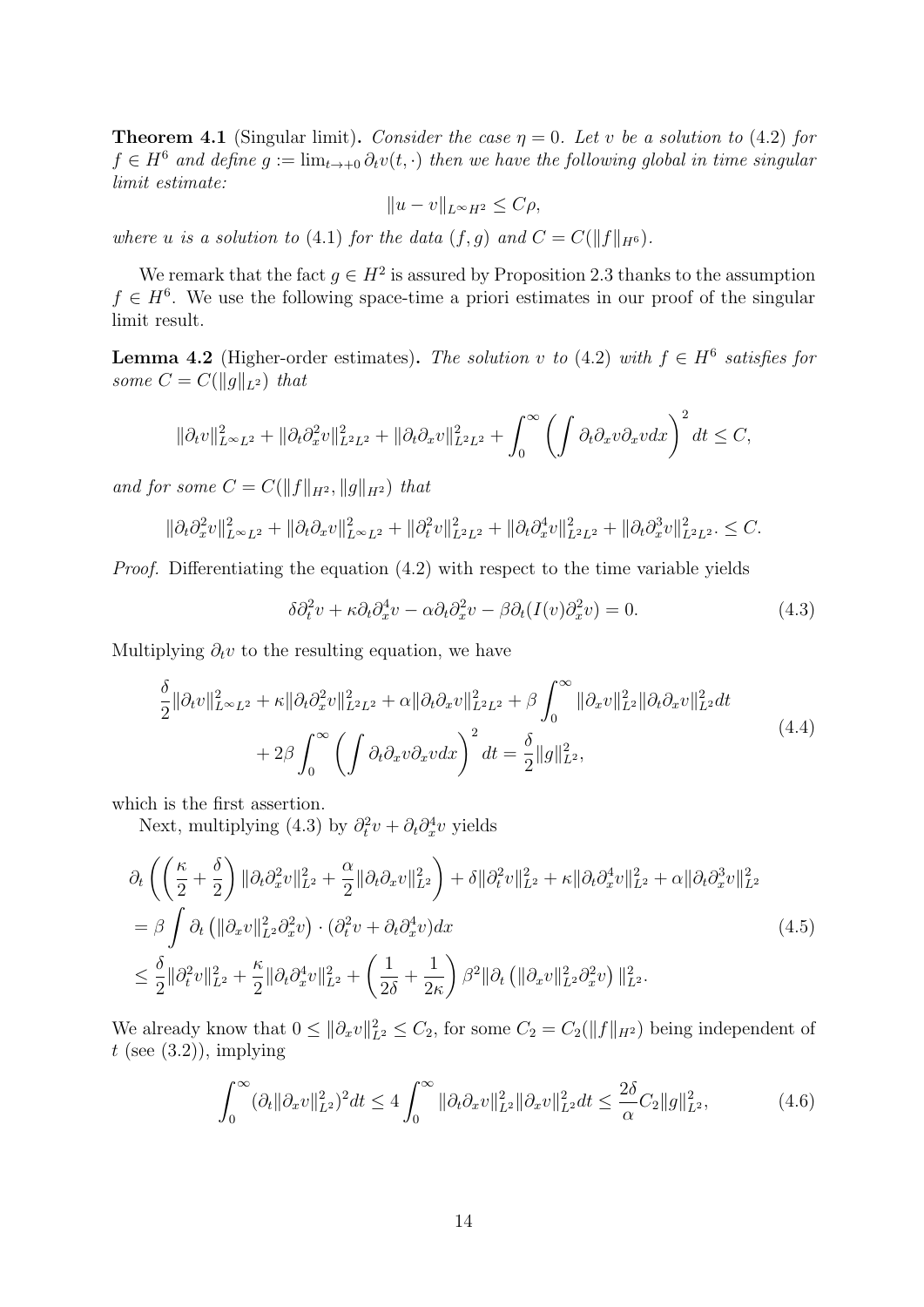due to (4.4). Then we have

$$
\int_0^\infty \|\partial_t \left( \|\partial_x v\|_{L^2}^2 \partial_x^2 v \right) \|_{L^2}^2 dt \le \int_0^\infty \|\partial_t \|\partial_x v\|_{L^2}^2 \cdot \partial_x^2 v + \|\partial_x v\|_{L^2}^2 \partial_t \partial_x^2 v \Big\|_{L^2}^2 dt
$$
  
\n
$$
\le 2 \int_0^\infty \left( \partial_t \|\partial_x v\|_{L^2}^2 \right)^2 \|\partial_x^2 v\|_{L^2}^2 dt + 2 \int_0^\infty \|\partial_x v\|_{L^2}^4 \|\partial_t \partial_x^2 v\|_{L^2}^2 dt
$$
  
\n
$$
\le 2 \|\partial_x^2 v\|_{L^\infty L^2}^2 \int_0^\infty (\partial_t \|\partial_x v\|_{L^2}^2)^2 dt + 2 \|\partial_x v\|_{L^\infty L^2}^4 \|\partial_t \partial_x^2 v\|_{L^2 L^2}^2
$$
  
\n
$$
\le \left( \frac{4}{\alpha} + \frac{1}{\kappa} \right) \delta C_2^2 \|g\|_{L^2}^2.
$$

By integrating (4.5) over *t*, we have

$$
\begin{split}\n&\left(\frac{\kappa}{2} + \frac{\delta}{2}\right) \|\partial_t \partial_x^2 v\|_{L^\infty L^2}^2 + \frac{\alpha}{2} \|\partial_t \partial_x v\|_{L^\infty L^2}^2 + \frac{\delta}{2} \|\partial_t^2 v\|_{L^2 L^2}^2 \\
&+ \frac{\kappa}{2} \|\partial_t \partial_x^4 v\|_{L^2 L^2}^2 + \alpha \|\partial_t \partial_x^3 v\|_{L^2 L^2}^2 \\
&\leq \left(\frac{\kappa}{2} + \frac{\delta}{2}\right) \|\partial_x^2 g\|_{L^2}^2 + \frac{\alpha}{2} \|\partial_x g\|_{L^2}^2 + \left(\frac{1}{2\delta} + \frac{1}{2\kappa}\right) \left(\frac{4}{\alpha} + \frac{1}{\kappa}\right) \beta^2 \delta C_2^2 \|g\|_{L^2}^2.\n\end{split} \tag{4.7}
$$

In the procedure of the proof of Proposition 2.3, we easily see that  $||g||_{H^k} \leq C(||f||_{H^{k+4}})$ . Then the constant of the second assertion in the above lemma is rewritten as  $C =$  $C(||f||_{H^6})$ .

*Proof of Theorem 4.1.* Let us denote by *u* the solution to

$$
\rho \partial_t^2 u + \delta \partial_t u + \kappa \partial_x^4 u - (\alpha + \beta I(u)) \partial_x^2 u = 0, \qquad (4.8)
$$

and by *v* the solution to

$$
\delta \partial_t v + \kappa \partial_x^4 v - (\alpha + \beta I(v)) \partial_x^2 v = 0. \tag{4.9}
$$

Calculating  $((4.9) + \frac{\rho}{\delta} \partial_t (4.9))$  yields

$$
\rho \partial_t^2 v + \delta \partial_t v + \kappa \partial_x^4 v - \alpha \partial_x^2 v - \beta I(v) \partial_x^2 v = -\frac{\rho \kappa}{\delta} \partial_t \partial_x^4 v + \frac{\rho \alpha}{\delta} \partial_t \partial_x^2 v + \frac{\rho \beta}{\delta} \partial_t (I(v) \partial_x^2 v). \tag{4.10}
$$

We set  $w = u - v$ . Subtracting (4.8) from (4.10), we see

$$
\rho \partial_t^2 w + \delta \partial_t w + \kappa \partial_x^4 w - \alpha \partial_x^2 w = \frac{\rho \kappa}{\delta} \partial_t \partial_x^4 v - \frac{\rho \alpha}{\delta} \partial_t \partial_x^2 v + \beta (I(u) \partial_x^2 u - I(v) \partial_x^2 v) - \frac{\rho \beta}{\delta} \partial_t (I(v) \partial_x^2 v).
$$
\n(4.11)

Multiplying  $(4.11)$  by  $\partial_t w$  yields

$$
\partial_t \left( \frac{\rho}{2} \| \partial_t w \|_{L^2}^2 + \frac{\kappa}{2} \| \partial_x^2 w \|_{L^2}^2 + \frac{\alpha}{2} \| \partial_x w \|_{L^2}^2 \right) + \delta \| \partial_t w \|_{L^2}^2 = \frac{\rho \kappa}{\delta} \int_{\mathbb{R}} \partial_t \partial_x^4 v \partial_t w dx \n- \frac{\rho \alpha}{\delta} \int_{\mathbb{R}} \partial_t \partial_x^2 v \partial_t w dx + \beta \int_{\mathbb{R}} \left( I(u) \partial_x^2 u - I(v) \partial_x^2 v \right) \partial_t w dx - \frac{\rho \beta}{\delta} \int_{\mathbb{R}} \partial_t (I(v) \partial_x^2 v) \partial_t w dx.
$$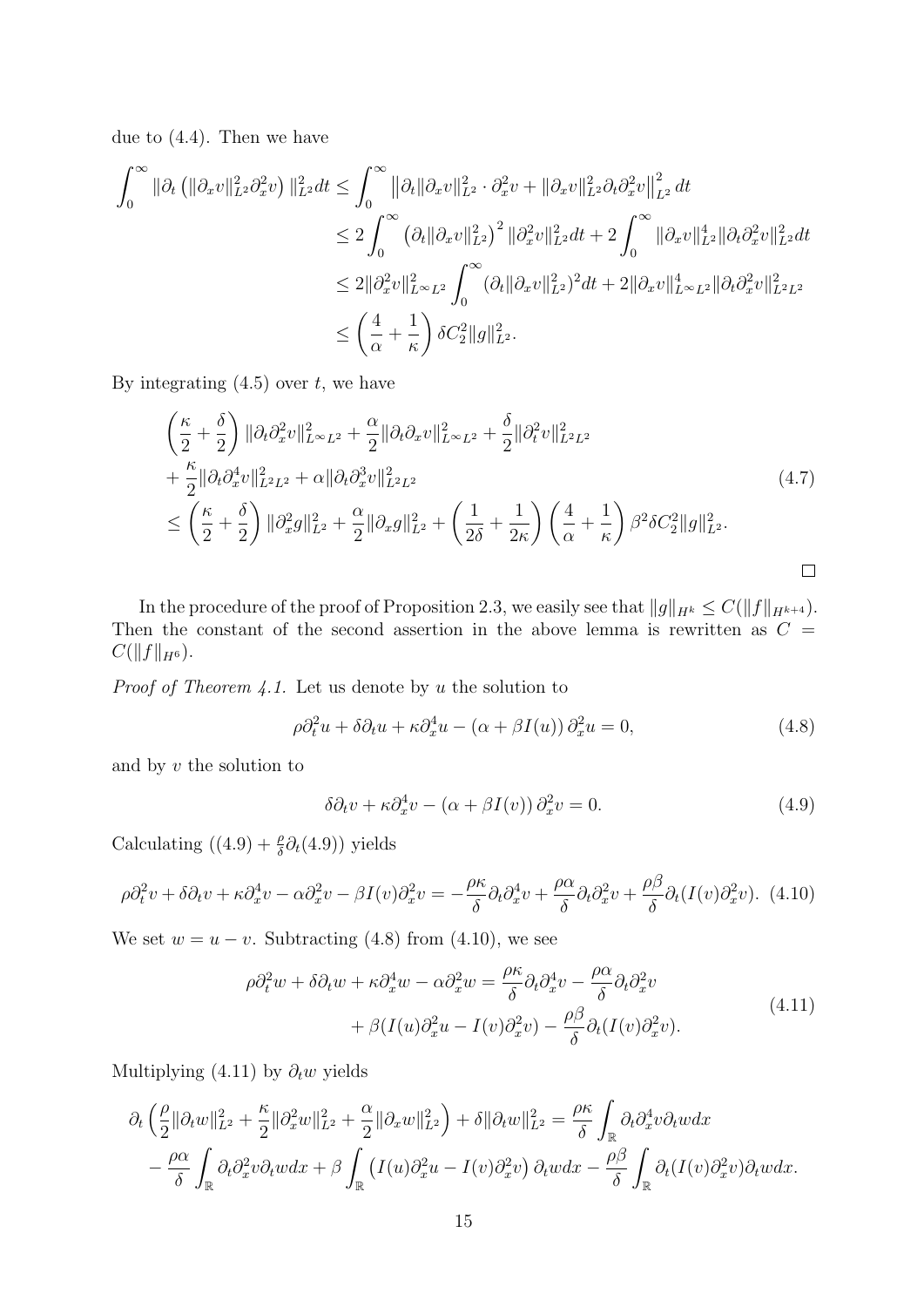Since

$$
\|\partial_x u\|_{L^2}^2 - \|\partial_x v\|_{L^2}^2 \le \|\partial_x w\|_{L^2} (\|\partial_x u\|_{L^2} + \|\partial_x v\|_{L^2}),
$$

we have

$$
\int_{\mathbb{R}} \left( I(u) \partial_x^2 u - I(v) \partial_x^2 v \right) \partial_t w dx \n= \int_{\mathbb{R}} || \partial_x u ||_{L^2}^2 \partial_x^2 w \partial_t w dx + \int_{\mathbb{R}} \left( || \partial_x u ||_{L^2}^2 - || \partial_x v ||_{L^2}^2 \right) \partial_x^2 v \partial_t w dx \n\leq \epsilon || \partial_t w ||_{L^2}^2 + C_{\epsilon} || \partial_x u ||_{L^2}^4 || \partial_x^2 w ||_{L^2}^2 \n+ C_{\epsilon} \left( || \partial_x u ||_{L^2}^2 + || \partial_x v ||_{L^2}^2 \right) || \partial_x^2 v ||_{L^2}^2 || \partial_x w ||_{L^2}^2 \n\leq \epsilon || \partial_t w ||_{L^2}^2 + \frac{C_{\epsilon}}{(t+1)^2} \left( || \partial_x^2 w ||_{L^2}^2 + || \partial_x w ||_{L^2}^2 \right),
$$

due to decay estimates given in Theorem 1.1 and Lemma 3.2. On the other hand, from the higher-order regularity estimate (Lemma 4.2) for the solution  $v$  of  $(4.9)$ , we have

$$
\rho \int_0^t \int_{\mathbb{R}} \partial_t w \partial_t \partial_x^4 v dx ds \leq \epsilon ||\partial_t w||_{L_t^2 L^2}^2 + \frac{1}{4\epsilon} \rho^2 ||\partial_t \partial_x^4 v||_{L^2 L^2}^2 \leq \epsilon ||\partial_t w||_{L_t^2 L^2}^2 + C_{\epsilon} \rho^2,
$$
  

$$
\rho \int_0^t \int_{\mathbb{R}} \partial_t (I(v)\partial_x^2 v)\partial_t w dx ds \leq \epsilon ||\partial_t w||_{L_t^2 L^2}^2 + \frac{1}{4\epsilon} \rho^2 ||\partial_t (I(v)\partial_x^2 v)||_{L^2 L^2}^2 \leq \epsilon ||\partial_t w||_{L^2 L^2}^2 + C_{\epsilon} \rho^2,
$$

where in the second line we have used

$$
\begin{split} \|\partial_t (I(v)\partial_x^2 v)\|_{L^2 L^2}^2 &\le 2 \|\partial_t I(v)\partial_x^2 v\|_{L^2 L^2}^2 + 2\|I(v)\partial_t \partial_x^2 v\|_{L^2 L^2}^2 \\ &\le 8 \int_0^\infty \left( \int \partial_t \partial_x v \partial_x v \, dx \right)^2 dt \|\partial_x^2 v\|_{L^\infty L^2}^2 + 2\|\partial_x v\|_{L^\infty L^2}^4 \|\partial_t \partial_x^2 v\|_{L^2 L^2}^2 \\ &\le 8 \|\partial_t \partial_x^2 v\|_{L^2 L^2}^2 \|v\|_{L^\infty L^2}^2 \|\partial_x^2 v\|_{L^\infty L^2}^2 + 2\|\partial_x v\|_{L^\infty L^2}^4 \|\partial_t \partial_x^2 v\|_{L^2 L^2}^2 \\ &\le C (\|f\|_{H^2}, \|g\|_{L^2}), \end{split}
$$

with the help of (3.4). Consequently, setting

$$
D_{\rho}(t) := \frac{\rho}{2} \|\partial_t w\|_{L^2}^2 + \frac{\kappa}{2} \|\partial_x^2 w\|_{L^2}^2 + \frac{\alpha}{2} \|\partial_x w\|_{L^2}^2 \tag{4.12}
$$

and choosing  $\epsilon$  small and absorbing  $3\epsilon ||\partial_t w||^2_{L^2_tL^2}$  to the left-hand side, we have

$$
D_{\rho}(t) \le \int_0^t \frac{C}{(s+1)^2} D_{\rho}(s) ds + C\rho^2.
$$

By the Gronwall lemma (see e.g. [2]) we obtain

$$
D_{\rho}(t) \leq C\rho^2 \exp\left(C \int_0^t (s+1)^{-2} ds\right)
$$
  
=  $C\rho^2 \exp(C - C(t+1)^{-1})$   
 $\leq C\rho^2$ .

Therefore we conclude

$$
\sup_t D_{\rho}(t) \le C\rho^2.
$$

 $\Box$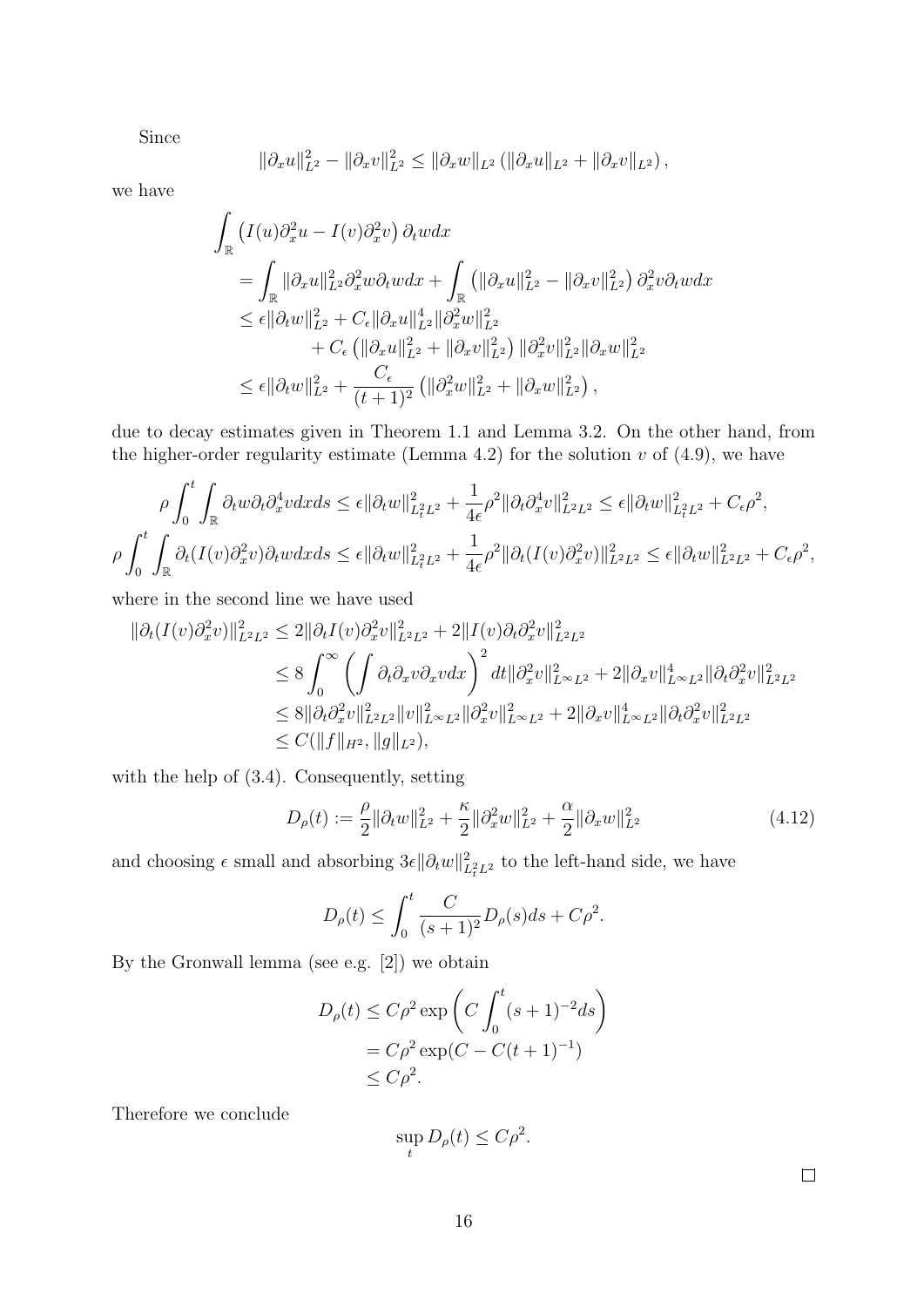#### **4.2 The equation with Kelvin-Voigt damping** *η >* 0

In this subsection we consider the problem with  $\eta > 0$ , that is, the comparison between the solution to (1.1) and the one to (1.3) under the compatibility condition  $g = \lim_{t\to 0} \partial_t v(t)$ . In this subsection we shall show the following theorem.

**Theorem 4.3** (Singular limit,  $\eta > 0$ ). Let *v* be a solution for (1.3) with  $f \in H^2$ . We *define*  $g = \lim_{t \to +0} \partial_t v(t, \cdot)$ *. Let u be a solution for* (1.1) *with* (*f, g*)*. Then we have the following global in time singular limit estimate:*

$$
||u - v||_{L^{\infty}H^2} \leq C\rho.
$$

In the case  $\eta > 0$ , from the assumption  $f \in H^2$  we have shown the existence of a local solution for (1.3) satisfying  $\partial_t v \in C([0,T], H^2)$ . Then  $g \in H^2$  is automatically satisfied. Compared to Theorem 4.1, we do not need any regularity assumption for *g* in the Kelvin-Voigt problem.

We also use the following space-time estimates in our proof of the singular limit result.

**Lemma 4.4** (Higher-order estimates). Let  $f \in H^2$  and  $g \in H^2$ . We assume  $g =$ lim<sub>*t*→+0</sub>  $\partial_t v(t, \cdot)$ . Then there exists a constant  $C = C(||f||_{H^2})$  such that

$$
\|\partial_t v\|_{L^2 L^2}^2 + \|\partial_t \partial_x^2 v\|_{L^2 L^2}^2 + \int_0^\infty \left(\int \partial_t \partial_x v \partial_x v dx\right)^2 dt \le C,
$$

*and a constant*  $C = C(||f||_{H^2}, ||g||_{H^2})$  *such that* 

$$
\|\partial_t v\|_{L^\infty L^2}^2 + \|\partial_t \partial_x^2 v\|_{L^\infty L^2}^2 + \|\partial_t \partial_x v\|_{L^\infty L^2}^2 + \|\partial_t^2 v\|_{L^2 L^2}^2 + \|\partial_t^2 \partial_x^2 v\|_{L^2 L^2}^2 + \sup_t |\widetilde{I}(v)|^2 \le C.
$$

*Proof.* From  $(3.5)$  we conclude

$$
\delta \|\partial_t v\|_{L^2 L^2}^2 + \eta \|\partial_t \partial_x^2 v\|_{L^2 L^2}^2 + \gamma \eta \int_0^\infty |\widetilde{I}(v)(t)|^2 dt \leq \widetilde{k},
$$

where  $\tilde{k} := \frac{\kappa}{2} ||\partial_x^2 f||_{L^2}^2 + \frac{\alpha}{2}$  $\frac{\alpha}{2} \|\partial_x f\|_{L^2}^2 + \frac{\beta}{4}$  $\frac{\beta}{4}$  || $\partial_x f$ ||<sup>4</sup><sub>L</sub>2. This implies the first assertion. Differentiating the equation with respect to the time variable yields

$$
\delta \partial_t^2 v + \eta \partial_t^2 \partial_x^4 v + \kappa \partial_t \partial_x^4 v - \alpha \partial_t \partial_x^2 v - \partial_t (\beta I(v) \partial_x^2 v + \gamma \eta \widetilde{I}(v) \partial_x^2 v) = 0. \tag{4.13}
$$

Multiplying  $\partial_t v$  to the resulting equation, we have

$$
\partial_t \left( \frac{\delta}{2} \|\partial_t v\|_{L^2}^2 + \frac{\eta}{2} \|\partial_t \partial_x^2 v\|_{L^2}^2 + \frac{\gamma \eta}{2} (\tilde{I}(v))^2 \right) \n+ \kappa \|\partial_t \partial_x^2 v\|_{L^2}^2 + \alpha \|\partial_t \partial_x v\|_{L^2}^2 + \beta I(v) \|\partial_t \partial_x v\|_{L^2}^2 + 2\beta (\tilde{I}(v))^2 = -\gamma \eta \tilde{I}(v) \|\partial_t \partial_x v\|_{L^2}^2 \n\leq \frac{\eta \gamma^2}{2\epsilon} (\tilde{I}(v))^2 + \frac{\eta}{2} \epsilon \|\partial_t v\|_{L^2}^2 \|\partial_t \partial_x^2 v\|_{L^2}^2,
$$

since

$$
\|\partial_t \partial_x v\|_{L^2}^2 \le \|\partial_t v\|_{L^2} \|\partial_t \partial_x^2 v\|_{L^2}.
$$
\n(4.14)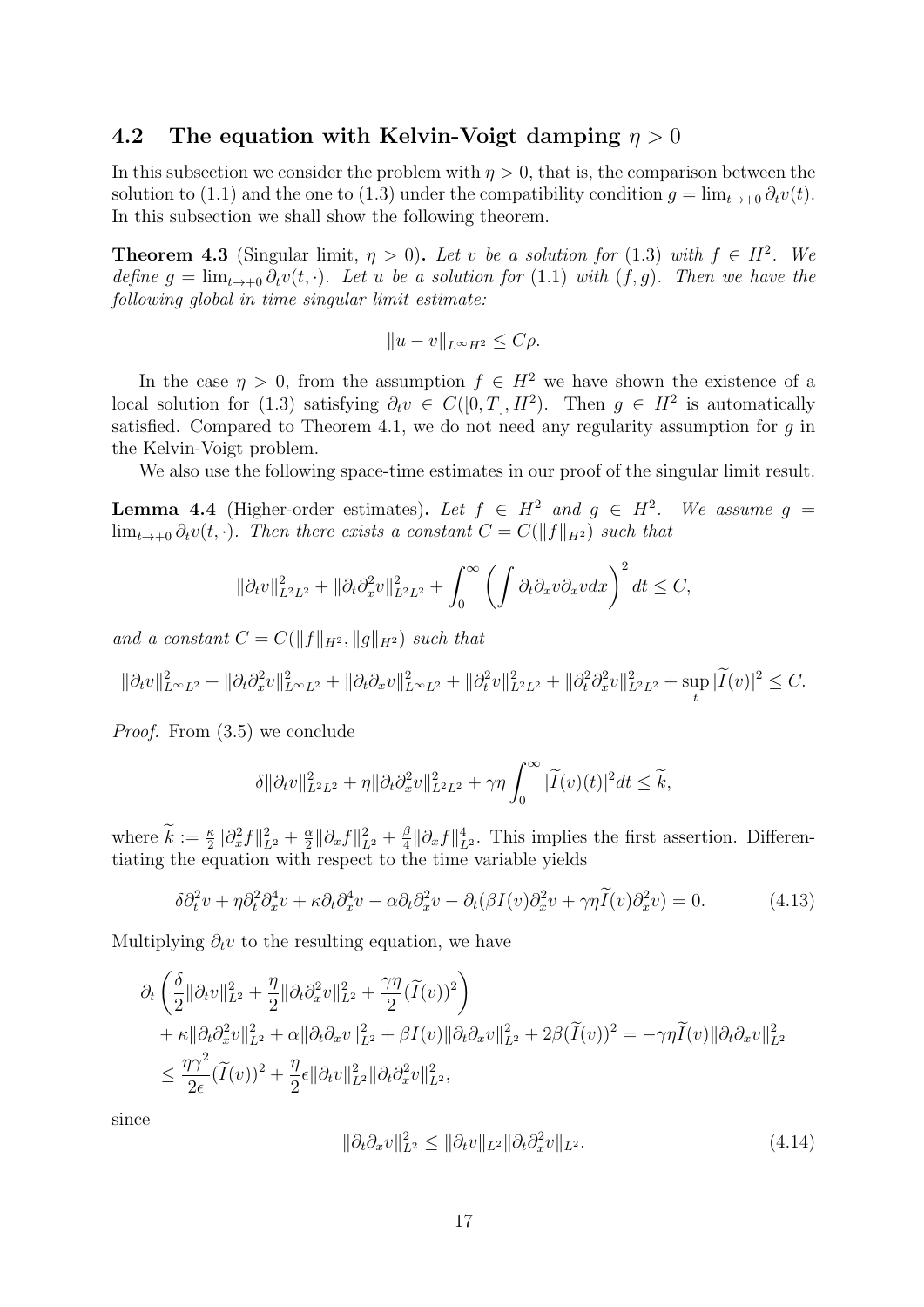By integrating over *t*, we obtain

*δ*

$$
\begin{split} &\frac{\delta}{2} \|\partial_t v\|_{L^\infty L^2}^2 + \frac{\eta}{2} \|\partial_t \partial_x^2 v\|_{L^\infty L^2}^2 + \sup_t \frac{\gamma \eta}{2} (\widetilde{I}(v))^2 \\ &\leq \frac{\delta}{2} \|g\|_{L^2}^2 + \frac{\eta}{2} \|\partial_x^2 g\|_{L^2}^2 + \frac{\gamma \eta}{2} \|\partial_x^2 g\|_{L^2}^2 \|f\|_{L^2}^2 \\ &\quad + \frac{\eta \gamma^2}{2\epsilon} \int_0^\infty (\widetilde{I}(v))^2 dt + \frac{\eta}{2} \epsilon \|\partial_t v\|_{L^2 L^2}^2 \|\partial_t \partial_x^2 v\|_{L^\infty L^2}^2 \\ &\leq \frac{\delta}{2} \|g\|_{L^2}^2 + \frac{\eta}{2} \|\partial_x^2 g\|_{L^2}^2 + \frac{\gamma \eta}{2} \|\partial_x^2 g\|_{L^2}^2 \|f\|_{L^2}^2 + \frac{\gamma}{2\epsilon} \widetilde{k} + \frac{\eta}{2\delta} \widetilde{k} \epsilon \|\partial_t \partial_x^2 v\|_{L^\infty L^2}^2. \end{split}
$$

Choosing  $\epsilon$  satisfying  $\widetilde{k}\epsilon/\delta = 1/2$ , we have

$$
\frac{\delta}{2} \|\partial_t v\|_{L^\infty L^2}^2 + \frac{\eta}{4} \|\partial_t \partial_x^2 v\|_{L^\infty L^2}^2 + \sup_t \frac{\gamma \eta}{2} (\widetilde{I}(v))^2 \le C(\|f\|_{H^2}, \|g\|_{H^2}).\tag{4.15}
$$

Next, multiplying  $\partial_t^2 v$  to (4.13) yields

$$
\partial_t \left( \frac{\kappa}{2} \| \partial_t \partial_x^2 v \|_{L^2}^2 + \frac{\alpha}{2} \| \partial_t \partial_x v \|_{L^2}^2 \right) + \delta \| \partial_t^2 v \|_{L^2}^2 + \eta \| \partial_t^2 \partial_x^2 v \|_{L^2}^2 \n= \beta \int \partial_t \left( I(v) \partial_x^2 v \right) \cdot \partial_t^2 v dx + \gamma \eta \int \partial_t \left( \widetilde{I}(v) \partial_x^2 v \right) \cdot \partial_t^2 v dx.
$$
\n(4.16)

Here, since  $\partial_t \tilde{I}(v) = -\int \partial_x^2 v \partial_t^2 v dx + ||\partial_t \partial_x v||_{L^2}^2$ , we have

$$
\gamma \eta \int \partial_t \left( \tilde{I}(v) \partial_x^2 v \right) \cdot \partial_t^2 v dx
$$
  
\n
$$
= \gamma \eta \partial_t \tilde{I}(v) \int \partial_x^2 v \partial_t^2 v dx + \gamma \eta \tilde{I}(v) \int \partial_t \partial_x^2 v \partial_t^2 v dx
$$
  
\n
$$
\leq \gamma \eta \|\partial_t \partial_x v\|_{L^2}^2 \|\partial_t^2 v\|_{L^2} \|\partial_x^2 v\|_{L^2} + \gamma \eta \|\tilde{I}(v)\| \|\partial_t \partial_x^2 v\|_{L^2} \|\partial_t^2 v\|_{L^2}
$$
  
\n
$$
\leq \epsilon \|\partial_t^2 v\|_{L^2}^2 + \frac{1}{2\epsilon} (\gamma \eta)^2 \|\partial_x^2 v\|_{L^2}^2 \|\partial_t v\|_{L^2}^2 \|\partial_t \partial_x^2 v\|_{L^2}^2 + \frac{1}{2\epsilon} (\gamma \eta)^2 \|\tilde{I}(v)\|^2 \|\partial_t \partial_x^2 v\|_{L^2}^2, \end{math>
$$

where we have used  $(4.14)$  again. Then it follows from  $(4.15)$  that

$$
\gamma \eta \int_0^\infty \int \partial_t \left( \widetilde{I}(v) \partial_x^2 v \right) \cdot \partial_t^2 v dx dt \leq \epsilon \| \partial_t^2 v \|_{L^2 L^2}^2 + C_{\epsilon} \| \partial_x^2 v \|_{L^\infty L^2}^2 \| \partial_t v \|_{L^\infty L^2}^2 \| \partial_t \partial_x^2 v \|_{L^2 L^2} + C_{\epsilon} \sup_t | \widetilde{I}(v)|^2 \| \partial_t \partial_x^2 v \|_{L^2 L^2} \leq \epsilon \| \partial_t^2 v \|_{L^2 L^2}^2 + C_{\epsilon} (\|f\|_{H^2}, \|g\|_{H^2}).
$$

As the same as the proof of Lemma 4.2, we see that

$$
\int_0^\infty \|\partial_t \left( \|\partial_x v\|_{L^2}^2 \partial_x^2 v \right) \|_{L^2}^2 dt \le C \|\partial_t \partial_x^2 v\|_{L^2 L^2}^2 \|v\|_{L^\infty L^2}^2 \|\partial_x^2 v\|_{L^\infty L^2}^2 + C \|\partial_x v\|_{L^\infty L^2}^4 \|\partial_t \partial_x^2 v\|_{L^2 L^2}
$$
  

$$
\le C \qquad \text{( independent of } t\text{).}
$$

By integrating (4.16) over *t*, we have

$$
\|\partial_t \partial_x v\|_{L^\infty L^2} + \|\partial_t^2 v\|_{L^2 L^2} + \|\partial_t^2 \partial_x^2 v\|_{L^2 L^2} \le C(\|f\|_{H^2}, \|g\|_{H^2}).\tag{4.17}
$$

 $\Box$ 

From (4.15) and (4.17) the second assertion is proved.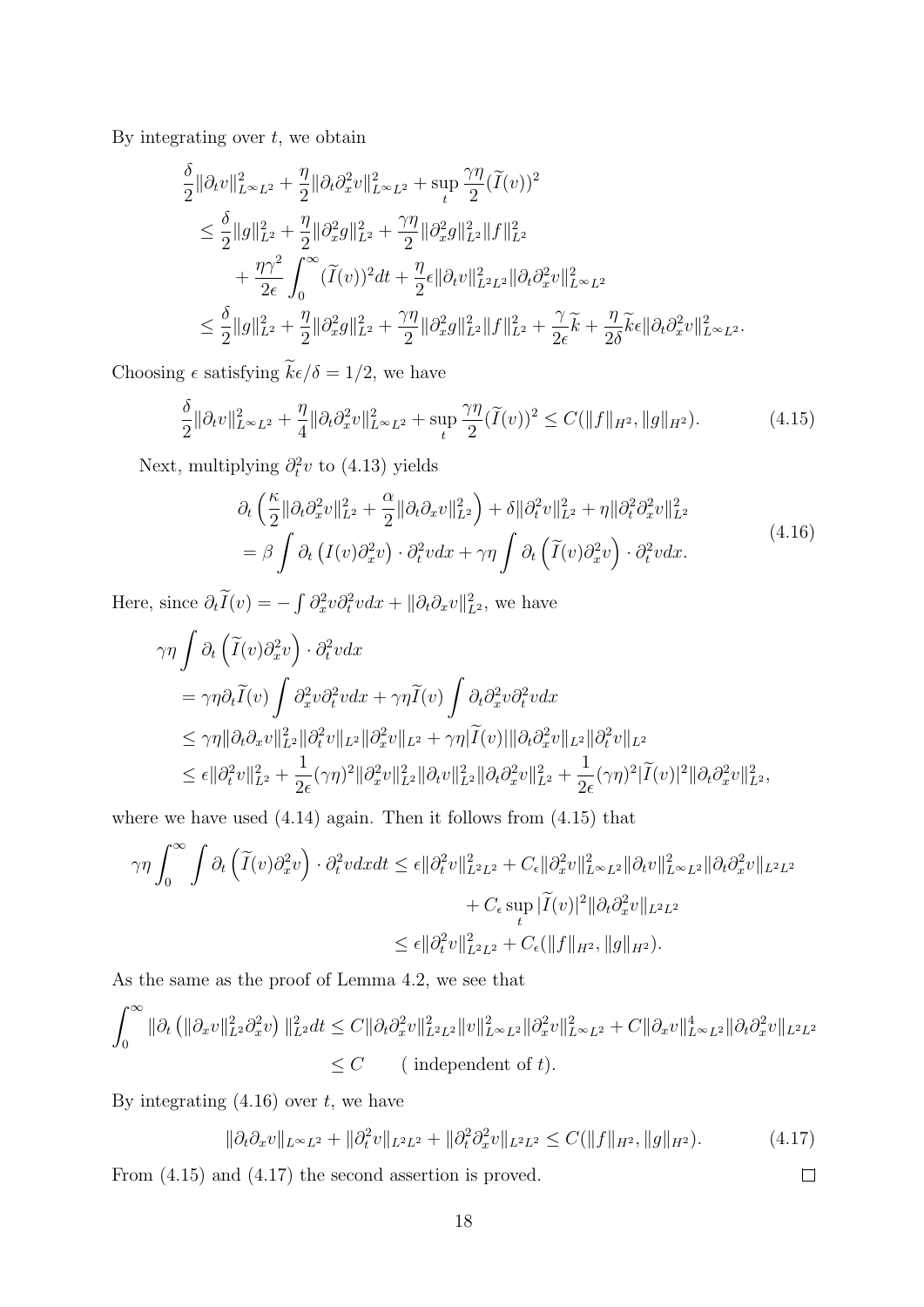*Proof of Theorem 4.3.* Let us denote by *u* the solution to

$$
\rho \partial_t^2 u + \delta \partial_t u + \eta \partial_t \partial_x^4 u + \kappa \partial_x^4 u - \left( \alpha + \beta I(u) + \gamma \eta \tilde{I}(u) \right) \partial_x^2 u = 0, \tag{4.18}
$$

and by *v* the solution of

$$
\delta \partial_t v + \eta \partial_t \partial_x^4 v + \kappa \partial_x^4 v - \left( \alpha + \beta I(v) + \gamma \eta \tilde{I}(v) \right) \partial_x^2 v = 0. \tag{4.19}
$$

Calculating  $((4.19) + \rho \partial_t (4.19))$  yields

$$
\rho \partial_t^2 v + \delta \partial_t v + \eta \partial_t \partial_x^4 v + \kappa \partial_x^4 v - \left( \alpha + \beta I(v) + \gamma \eta \widetilde{I}(v) \right) \partial_x^2 v \n= -\frac{\rho \kappa}{\delta} \partial_t \partial_x^4 v - \frac{\rho \eta}{\delta} \partial_t^2 \partial_x^4 v + \frac{\rho \alpha}{\delta} \partial_t \partial_x^2 v + \frac{\rho}{\delta} \partial_t \left\{ (\beta I(v) + \gamma \eta \widetilde{I}(v)) \partial_x^2 v \right\}.
$$
\n(4.20)

We set  $w = u - v$ . Subtracting (4.18) to (4.20), we see

$$
\rho \partial_t^2 w + \delta \partial_t w + \eta \partial_t \partial_x^4 w + \kappa \partial_x^4 w - \alpha \partial_x^2 w \n= \beta (I(u)\partial_x^2 u - I(v)\partial_x^2 v) + \gamma \eta (\widetilde{I}(u)\partial_x^2 u - \widetilde{I}(v)\partial_x^2 v) \n+ \frac{\rho \kappa}{\delta} \partial_t \partial_x^4 v + \frac{\rho \eta}{\delta} \partial_t^2 \partial_x^4 v - \frac{\rho \alpha}{\delta} \partial_t \partial_x^2 v - \frac{\rho}{\delta} \partial_t \left\{ (\beta I(v) + \gamma \eta \widetilde{I}(v)) \partial_x^2 v \right\}.
$$
\n(4.21)

Multiplying *∂tw* to (4.21) yields

$$
\partial_t \left( \frac{\rho}{2} \|\partial_t w\|_{L^2}^2 + \frac{\kappa}{2} \|\partial_x^2 w\|_{L^2}^2 + \frac{\alpha}{2} \|\partial_x w\|_{L^2}^2 \right) + \delta \|\partial_t w\|_{L^2}^2 + \eta \|\partial_t \partial_x^2 w\|_{L^2}^2
$$
  
= 
$$
\int_{\mathbb{R}} (\text{right-hand side of (4.21))} \cdot \partial_t w dx.
$$

Observe that

$$
\int (\widetilde{I}(u)\partial_x^2 u - \widetilde{I}(v)\partial_x^2 v)\partial_t w dx = \int \widetilde{I}(u)\partial_x^2 w \partial_t w dx + \int (\widetilde{I}(u) - \widetilde{I}(v))\partial_x^2 v \partial_t w dx.
$$

We have

$$
\gamma \eta \int \widetilde{I}(u) \partial_x^2 w \partial_t w dx \leq \frac{\epsilon}{2} ||\partial_t w||_{L^2}^2 + \frac{(\gamma \eta)^2}{2\epsilon} (\widetilde{I}(u))^2 ||\partial_x^2 w||_{L^2}^2,
$$

and

$$
\gamma \eta \int (\widetilde{I}(u) - \widetilde{I}(v)) \partial_x^2 v \partial_t w dx = \gamma \eta \int (\partial_t \partial_x u \partial_x u - \partial_t \partial_x v \partial_x v) dx \cdot \int \partial_x^2 v \partial_t w dx
$$
  

$$
= \gamma \eta \left\{ - \int \partial_t u \partial_x^2 w dx - \int \partial_t w \partial_x^2 v dx \right\} \cdot \int \partial_x^2 v \partial_t w dx
$$
  

$$
\leq \gamma \eta \|\partial_t u\|_{L^2} \|\partial_x^2 w\|_{L^2} \|\partial_x^2 v\|_{L^2} \|\partial_t w\|_{L^2} - \gamma \eta \left( \int \partial_x^2 v \partial_t w dx \right)^2
$$
  

$$
\leq \frac{(\gamma \eta)^2}{2\epsilon} \|\partial_t u\|_{L^2}^2 \|\partial_x^2 w\|_{L^2}^2 \|\partial_x^2 v\|_{L^2}^2 + \frac{\epsilon}{2} \|\partial_t w\|_{L^2}^2.
$$

Then it follows from Theorem 1.1 and Lemma 3.3 that

$$
\gamma \eta \int (\widetilde{I}(u)\partial_x^2 u - \widetilde{I}(v)\partial_x^2 v)\partial_t w dx \leq \epsilon ||\partial_t w||_{L^2}^2 + \frac{(\gamma \eta)^2}{2\epsilon} (\widetilde{I}(u))^2 ||\partial_x^2 w||_{L^2}^2
$$
  

$$
+ \frac{(\gamma \eta)^2}{2\epsilon} ||\partial_t u||_{L^2}^2 ||\partial_x^2 w||_{L^2}^2 ||\partial_x^2 v||_{L^2}^2
$$
  

$$
\leq \epsilon ||\partial_t w||_{L^2}^2 + \frac{C_{\epsilon}}{(t+1)^4} ||\partial_x^2 w||_{L^2}^2.
$$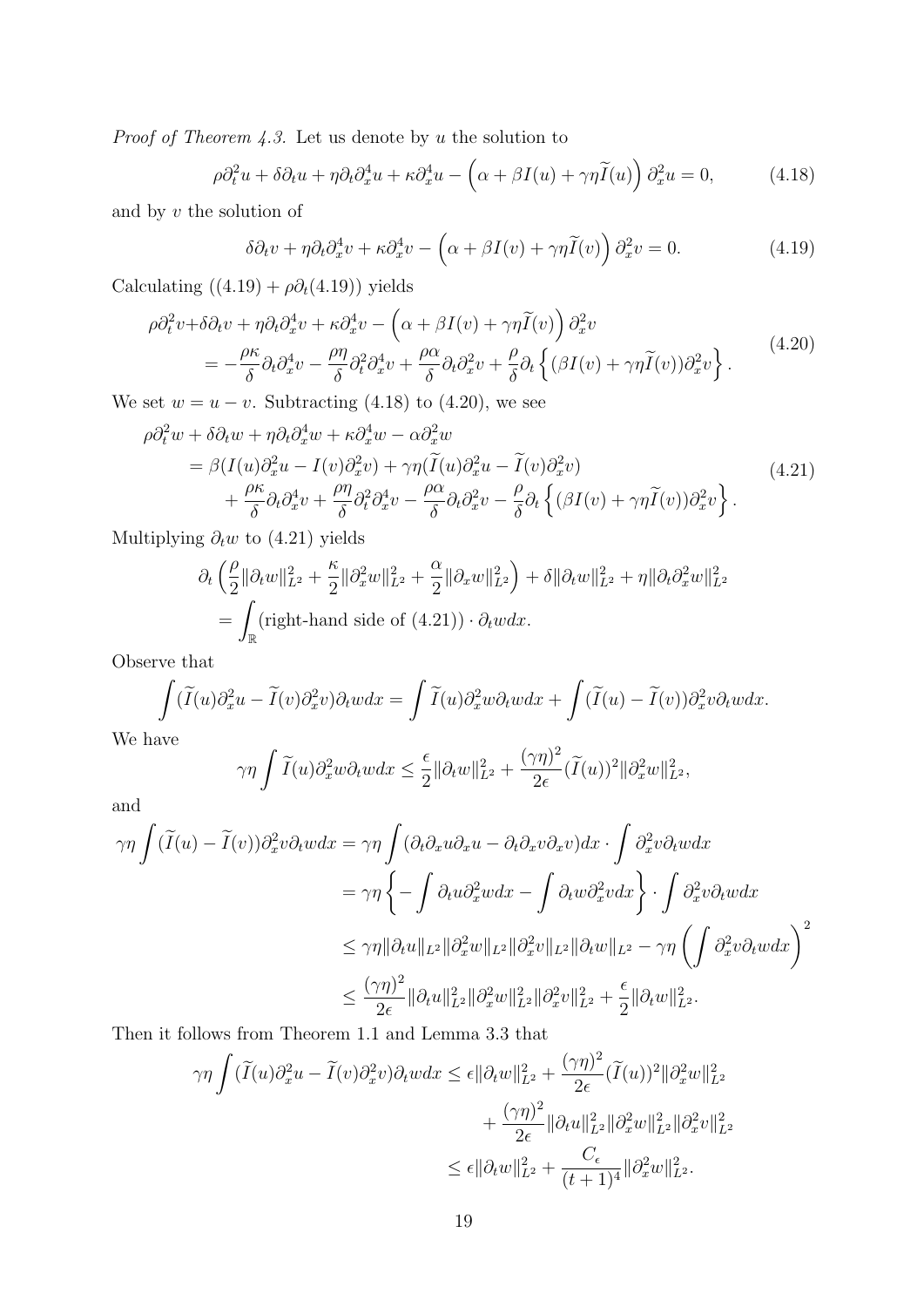In the same manner as in the proof of Theorem 4.1, we have

$$
\int_{\mathbb{R}} \left( I(u) \partial_x^2 u - I(v) \partial_x^2 v \right) \partial_t w dx \leq \epsilon ||\partial_t w||_{L^2}^2 + \frac{C_{\epsilon}}{(t+1)^2} \left( ||\partial_x^2 w||_{L^2}^2 + ||\partial_x w||_{L^2}^2 \right).
$$

From the higher-order regularity estimate for the solution *v* of (4.19), we have

$$
\frac{\rho\alpha}{\delta} \int_0^\infty \int_{\mathbb{R}} \partial_t w \partial_t \partial_x^2 v dx ds \leq \epsilon ||\partial_t w||_{L^2 L^2}^2 + C_{\epsilon} \rho^2 ||\partial_t \partial_x^2 v||_{L^2 L^2}^2,
$$
\n
$$
\frac{\rho\kappa}{\delta} \int_0^\infty \int_{\mathbb{R}} \partial_t w \partial_t \partial_x^4 v dx ds \leq \tilde{\epsilon} ||\partial_t \partial_x^2 w||_{L^2 L^2}^2 + C_{\tilde{\epsilon}} \rho^2 ||\partial_t \partial_x^2 v||_{L^2 L^2}^2,
$$
\n
$$
\frac{\rho\beta}{\delta} \int_0^\infty \int_{\mathbb{R}} \partial_t (I(v)\partial_x^2 v)\partial_t w dx ds \leq \epsilon ||\partial_t w||_{L^2 L^2}^2 + C_{\epsilon} \rho^2 ||\partial_t (I(v)\partial_x^2 v)||_{L^2 L^2}^2,
$$
\n
$$
\frac{\rho\eta}{\delta} \int_0^\infty \int_{\mathbb{R}} \partial_t^2 \partial_x^4 v \partial_t w dx \leq \tilde{\epsilon} ||\partial_t \partial_x^2 w||_{L^2 L^2}^2 + C_{\tilde{\epsilon}} \rho^2 ||\partial_t^2 \partial_x^2 v||_{L^2 L^2}^2,
$$
\n
$$
\frac{\rho\gamma\eta}{\delta} \eta \int_0^\infty \int_{\mathbb{R}} \partial_t (\tilde{I}(v)\partial_x^2 v)\partial_t w dx ds \leq \tilde{\epsilon} ||\partial_t \partial_x^2 w||_{L^2 L^2}^2 + C_{\tilde{\epsilon}} \rho^2 ||\partial_t (\tilde{I}(v)v)||_{L^2 L^2}^2.
$$

Observe that

$$
\begin{split} \|\partial_t (\widetilde{I}(v)v)\|_{L^2 L^2} &\leq \left\| (\|\partial_t^2 v\|_{L^2} \|\partial_x^2 v\|_{L^2} + \|\partial_t \partial_x v\|_{L^2}^2) v \right\|_{L^2 L^2} + \left\| \|\partial_t v\|_{L^2} \|\partial_x^2 v\|_{L^2} \partial_t v \right\|_{L^2 L^2} \\ &\leq \|\partial_t^2 v\|_{L^2 L^2} \|\partial_x^2 v\|_{L^\infty L^2} \|v\|_{L^\infty L^2} + \|\partial_t v\|_{L^\infty L^2} \|\partial_t \partial_x^2 v\|_{L^2 L^2} \|v\|_{L^\infty L^2} \\ &\quad + \|\partial_t v\|_{L^\infty L^2} \|\partial_x^2 v\|_{L^\infty L^2} \|\partial_t v\|_{L^2 L^2} \\ &\leq C, \end{split}
$$

and from the same calculation as Theorem 4.1 that

 $\|\partial_t(I(v)\partial_x^2v)\|_{L^2L^2}\leq C\|\partial_t\partial_x^2v\|_{L^2L^2}\|v\|_{L^\infty L^2}\|\partial_x^2v\|_{L^\infty L^2}+C\|\partial_xv\|_{L^\infty L^2}^2\|\partial_t\partial_x^2v\|_{L^2L^2}\leq C.$ Choosing  $\epsilon = \delta/4$  and  $\tilde{\epsilon} = \eta/3$ , we have

$$
\frac{\rho}{2} \|\partial_t w(t)\|_{L^2}^2 + \frac{\kappa}{2} \|\partial_x^2 w(t)\|_{L^2}^2 + \frac{\alpha}{2} \|\partial_x w(t)\|_{L^2}^2
$$
  
\n
$$
\leq C \int_0^t \frac{1}{(s+1)^2} \left( \|\partial_x^2 w(s)\|_{L^2}^2 + \|\partial_x w(s)\|_{L^2}^2 \right) ds + C\rho^2.
$$

Using the definition (4.12) again, we have

$$
D_{\rho}(t) \le C \int_0^t \frac{1}{(s+1)^2} D_{\rho}(s) ds + C \rho^2.
$$

In the same fashion as Theorem 4.1 we conclude that

$$
\sup_t D_{\rho}(t) \le C\rho^2.
$$

This completes the proof.

**Acknowledgments.** The second author is partially supported by the Japan Ministry of Education, Science, Sports and Culture, Grant-in-Aid for Scientific Research (C), No.25400172. The article was written when the second author visited the University of Konstanz between April 2014 and February 2015. He expresses his sincere gratitude to the kind hospitality of the people at the University of Konstanz.

 $\Box$